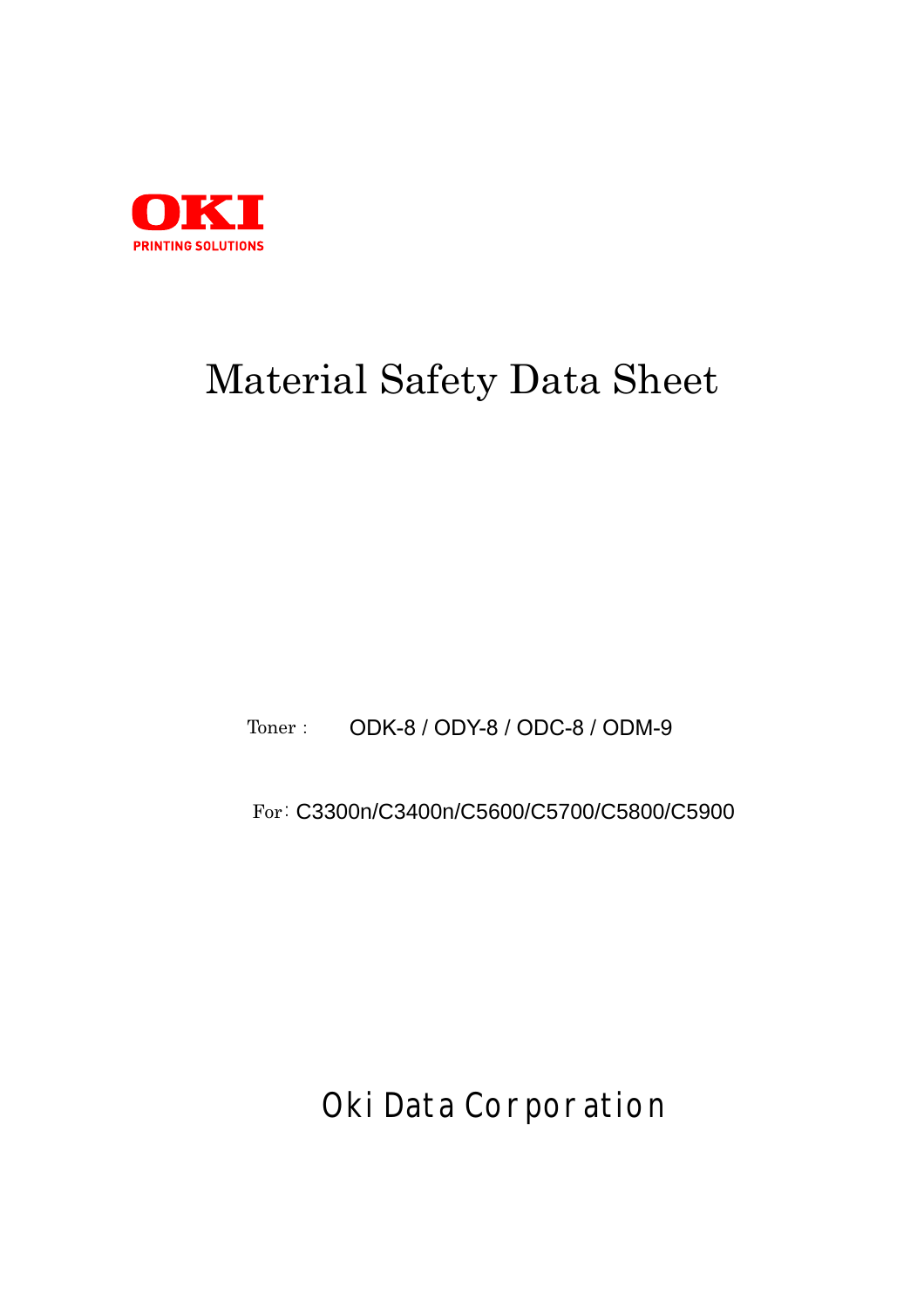# Oki Data Corporation

### **SAFETY DATA SHEET**

**Conforms to EU Directive 91/155/EEC, as amended by 2001/58/EC**

### **TUFTONE ODK-8**

#### **Identification of the substance/preparation and of the company/undertaking 1.**

| <b>Product name</b>               | : TUFTONE ODK-8                                                                                                            |  |  |  |  |
|-----------------------------------|----------------------------------------------------------------------------------------------------------------------------|--|--|--|--|
| Code                              | TON<br>/2.017<br>V<br>: 264273                                                                                             |  |  |  |  |
| <b>Chemical product name</b>      | : Proprietary mixture.                                                                                                     |  |  |  |  |
| <b>Manufacturer</b>               | : Oki Data Corporation<br>4-11-22, Shibaura, Minato-ku, TOKYO, 108-8551 JAPAN<br>Tel. +81-3-5445-6106. Fax +81-3-5445-6177 |  |  |  |  |
| <b>Supplier</b>                   | : Oki (Europe) Ltd.<br>1 Oki Way, Wardpark, Cumbernauld G68 0FQ, SCOTLAND, UK<br>Tel. +44(0) 1236 502502                   |  |  |  |  |
| <b>Emergency telephone number</b> | : Tel. +44(0) 1236 502502                                                                                                  |  |  |  |  |

**Material uses :** For electrophotographic printing systems

### **2. Composition/information on ingredients**

**Substance/preparation :** Preparation

**Within the present knowledge of the supplier, this product does not contain any hazardous ingredients, in accordance with EU or national regulations.**

### **3. Hazards identification**

The preparation is not classified as dangerous according to Directive 1999/45/EC and its amendments.

**Classification :** Not classified.

**See section 11 for more detailed information on health effects and symptoms.**

### **4. First aid measures**

| <b>First aid measures</b> |                                                                                                                                                                                                                                                                                                                                                                                                                                                                                                                                        |
|---------------------------|----------------------------------------------------------------------------------------------------------------------------------------------------------------------------------------------------------------------------------------------------------------------------------------------------------------------------------------------------------------------------------------------------------------------------------------------------------------------------------------------------------------------------------------|
| <b>Inhalation</b>         | : Move exposed person to fresh air. Keep person warm and at rest. If not breathing, if<br>breathing is irregular or if respiratory arrest occurs, provide artificial respiration or oxygen by<br>trained personnel. It may be dangerous to the person providing aid to give mouth-to-mouth<br>resuscitation. Get medical attention if symptoms occur. If unconscious, place in recovery<br>position and get medical attention immediately. Maintain an open airway. Loosen tight<br>clothing such as a collar, tie, belt or waistband. |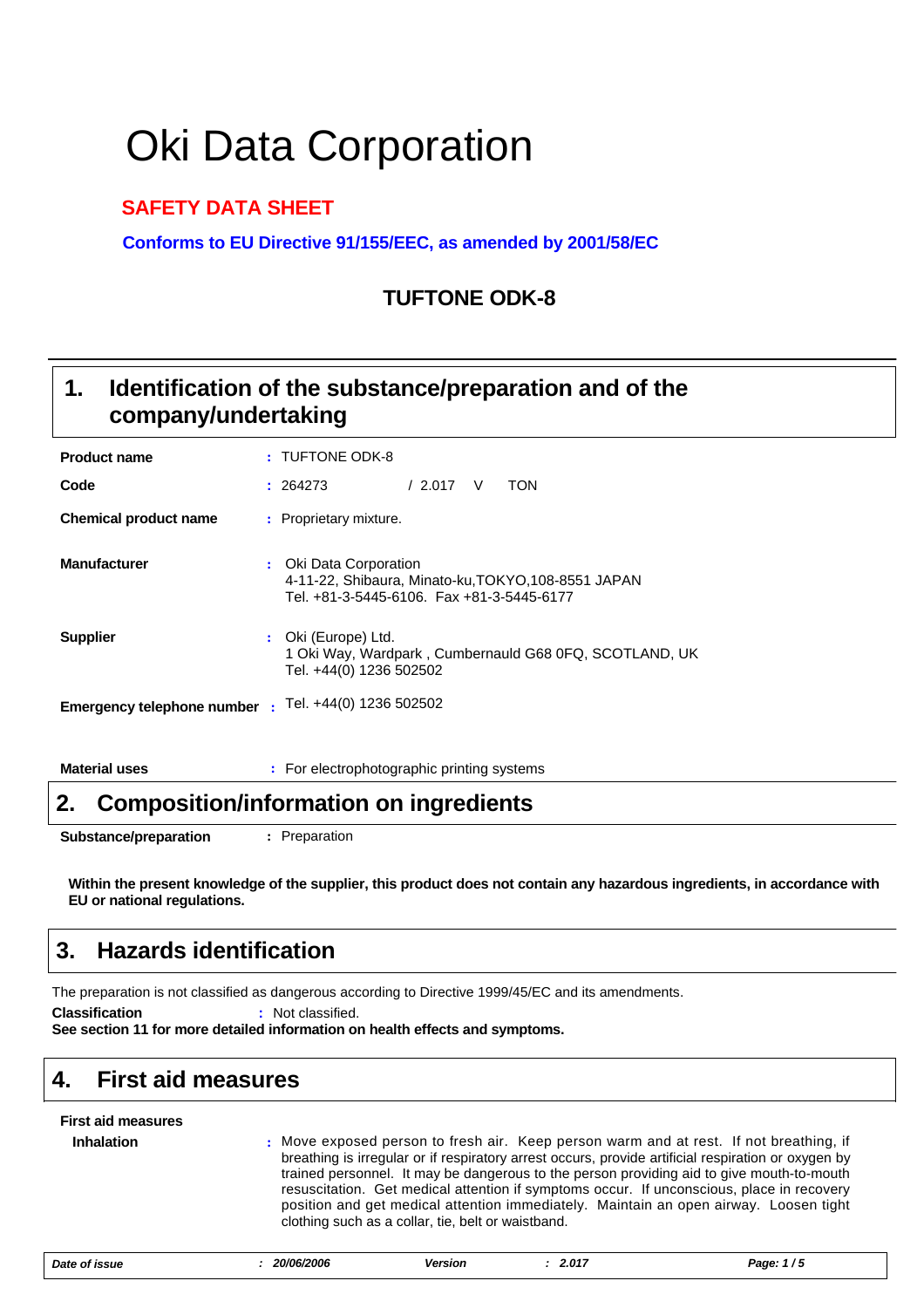| <b>TUFTONE ODK-8</b>              |                                                                                                                                                                                                                                                                                                                                                                                                                                                                                                                                                                                                                                                                                                                                                                        |
|-----------------------------------|------------------------------------------------------------------------------------------------------------------------------------------------------------------------------------------------------------------------------------------------------------------------------------------------------------------------------------------------------------------------------------------------------------------------------------------------------------------------------------------------------------------------------------------------------------------------------------------------------------------------------------------------------------------------------------------------------------------------------------------------------------------------|
| Ingestion                         | : Wash out mouth with water. Remove dentures if any. Move exposed person to fresh air.<br>Keep person warm and at rest. If material has been swallowed and the exposed person is<br>conscious, give small quantities of water to drink. Stop if the exposed person feels sick as<br>vomiting may be dangerous. Do not induce vomiting unless directed to do so by medical<br>personnel. If vomiting occurs, the head should be kept low so that vomit does not enter the<br>lungs. Get medical attention if symptoms occur. Never give anything by mouth to an<br>unconscious person. If unconscious, place in recovery position and get medical attention<br>immediately. Maintain an open airway. Loosen tight clothing such as a collar, tie, belt or<br>waistband. |
| <b>Skin contact</b>               | : Flush contaminated skin with plenty of water. Remove contaminated clothing and shoes.<br>Get medical attention if symptoms occur. Wash clothing before reuse. Clean shoes<br>thoroughly before reuse.                                                                                                                                                                                                                                                                                                                                                                                                                                                                                                                                                                |
| Eye contact                       | : Immediately flush eyes with plenty of water for at least 15 minutes, occasionally lifting the<br>upper and lower eyelids. Check for and remove any contact lenses. Get medical attention if<br>irritation occurs.                                                                                                                                                                                                                                                                                                                                                                                                                                                                                                                                                    |
| <b>Protection of first-aiders</b> | : No action shall be taken involving any personal risk or without suitable training.                                                                                                                                                                                                                                                                                                                                                                                                                                                                                                                                                                                                                                                                                   |
|                                   | See section 11 for more detailed information on health effects and symptoms.                                                                                                                                                                                                                                                                                                                                                                                                                                                                                                                                                                                                                                                                                           |

# **5. Fire-fighting measures**

 $\Box$ 

| Extinguishing media                                      |                                                                                                                                                                             |
|----------------------------------------------------------|-----------------------------------------------------------------------------------------------------------------------------------------------------------------------------|
| <b>Suitable</b>                                          | : Use an extinguishing agent suitable for the surrounding fire.                                                                                                             |
| Not suitable                                             | : None known.                                                                                                                                                               |
| Special exposure hazards                                 | : No specific hazard.                                                                                                                                                       |
|                                                          | Not available.                                                                                                                                                              |
| <b>Hazardous thermal</b><br>decomposition products       | : These products are carbon oxides (CO, $CO2$ ), halogenated compounds, hydrogen<br>chloride. Some metallic oxides.                                                         |
| <b>Special protective</b><br>equipment for fire-fighters | : Fire-fighters should wear appropriate protective equipment and self-contained<br>breathing apparatus (SCBA) with a full face-piece operated in positive pressure<br>mode. |

### **6. Accidental release measures**

| <b>Personal precautions</b>                              |  | Immediately contact emergency personnel. Keep unnecessary personnel away. Use<br>suitable protective equipment.                                                                                                             |
|----------------------------------------------------------|--|-----------------------------------------------------------------------------------------------------------------------------------------------------------------------------------------------------------------------------|
| <b>Environmental precautions</b><br>and clean-up methods |  | : Avoid dispersal of spilled material and runoff and contact with soil, waterways, drains and<br>sewers.                                                                                                                    |
|                                                          |  | If emergency personnel are unavailable, vacuum or carefully scoop up spilled material and<br>place in an appropriate container for disposal by incineration. Avoid creating dusty<br>conditions and prevent wind dispersal. |

**Note: see section 8 for personal protective equipment and section 13 for waste disposal.**

# **7. Handling and storage**

| <b>Handling</b>            | : Wash thoroughly after handling. |                                                                                  |  |  |  |
|----------------------------|-----------------------------------|----------------------------------------------------------------------------------|--|--|--|
| <b>Storage</b>             |                                   | : Keep container tightly closed. Keep container in a cool, well-ventilated area. |  |  |  |
| <b>Packaging materials</b> |                                   |                                                                                  |  |  |  |
| <b>Recommended</b>         |                                   | : Use original container.                                                        |  |  |  |
| Germany - Storage code     |                                   | Not available.                                                                   |  |  |  |

# **8. Exposure controls/personal protection**

| Recommended monitoring<br>procedures | : If this product contains ingredients with exposure limits, personal, workplace<br>atmosphere or biological monitoring may be required to determine the effectiveness<br>of the ventilation or other control measures and/or the necessity to use respiratory<br>protective equipment. Reference should be made to European Standard EN 689 for<br>methods for the assessment of exposure by inhalation to chemical agents and<br>national guidance documents for methods for the determination of hazardous<br>substances. |
|--------------------------------------|------------------------------------------------------------------------------------------------------------------------------------------------------------------------------------------------------------------------------------------------------------------------------------------------------------------------------------------------------------------------------------------------------------------------------------------------------------------------------------------------------------------------------|
|                                      |                                                                                                                                                                                                                                                                                                                                                                                                                                                                                                                              |

#### **Exposure controls**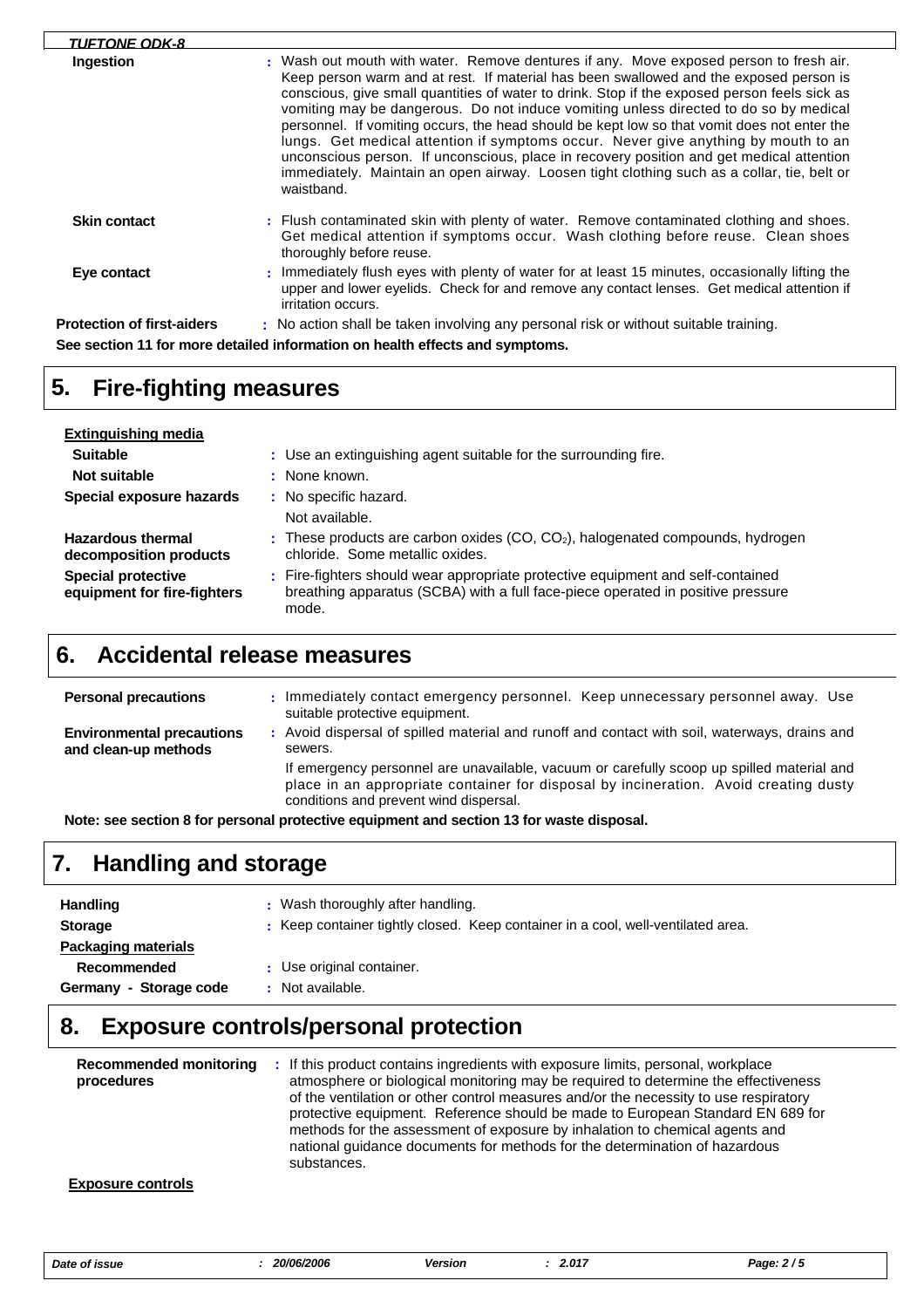| TUFTONE ODK-8                            |                                                                                                                                                                                                                                                                                                                                                                                                         |
|------------------------------------------|---------------------------------------------------------------------------------------------------------------------------------------------------------------------------------------------------------------------------------------------------------------------------------------------------------------------------------------------------------------------------------------------------------|
| <b>Occupational exposure</b><br>controls | No special ventilation requirements. Good general ventilation should be sufficient to<br>control airborne levels. If this product contains ingredients with exposure limits, use<br>process enclosures, local exhaust ventilation or other engineering controls to keep<br>worker exposure below any recommended or statutory limits.                                                                   |
| <b>Respiratory protection</b>            | : Use a properly fitted, particulate filter respirator complying with an approved standard if a<br>risk assessment indicates this is necessary. Respirator selection must be based on known<br>or anticipated exposure levels, the hazards of the product and the safe working limits of the<br>selected respirator.<br>Recommended: Approved/certified disposable particulate dust mask.               |
| <b>Hand protection</b>                   | : Chemical-resistant, impervious gloves complying with an approved standard should be worn<br>at all times when handling chemical products if a risk assessment indicates this is<br>necessary.<br>>8 hour/hours (breakthrough time): butyl rubber                                                                                                                                                      |
| Eye protection                           | : Safety eyewear complying with an approved standard should be used when a risk<br>assessment indicates this is necessary to avoid exposure to liquid splashes, mists, gases or<br>dusts.<br>Recommended: splash goggles, safety glasses with side-shields                                                                                                                                              |
| <b>Skin protection</b>                   | : Personal protective equipment for the body should be selected based on the task being<br>performed and the risks involved and should be approved by a specialist before handling<br>this product.<br>Body: Recommended: lab coat, overall                                                                                                                                                             |
| <b>Remark</b>                            | : The penetration-time of the recommended gloves depend not only on the material. Also<br>other factors may have influence on the penetration-time, as the thickness of them or the<br>specific use or conditions (temperature). In any case, certificate materials (for example<br>following EN 374) should be selected. Please ask your supplier, if the gloves are suitable for<br>the intended use. |

#### **Physical and chemical properties 9.**

| Appearance                  |                                                                                                                    |
|-----------------------------|--------------------------------------------------------------------------------------------------------------------|
| <b>Physical state</b>       | $(20^{\circ}C)$ : Solid. (Powder.)                                                                                 |
| Color                       | $:$ Black.                                                                                                         |
| Odor                        | : Odorless.                                                                                                        |
| Odor threshold              | : Not available.                                                                                                   |
| pH                          | : Not applicable.                                                                                                  |
| <b>Boiling point</b>        | : Not available.                                                                                                   |
| <b>Melting point</b>        | : Not available.                                                                                                   |
| <b>Dropping Point</b>       | : Not available.                                                                                                   |
| <b>Flash point</b>          | : The lowest known value is Closed cup: $198.85^{\circ}$ C (389.9 $^{\circ}$ F). (paraffin)                        |
| <b>Explosive properties</b> | : Explosive in the presence of the following materials or conditions: open flames, sparks and static<br>discharge. |
| <b>Solubility</b>           | : Insoluble in cold water, hot water.                                                                              |

# **10. Stability and reactivity**

| <b>Stability</b>                    | : The product is stable.                                       |
|-------------------------------------|----------------------------------------------------------------|
| Hazardous decomposition<br>products | : These products are halogenated compounds, hydrogen chloride. |
| Other information                   |                                                                |

# **11. Toxicological information**

#### **Potential acute health effects**

| <b>Inhalation</b>     | No known significant effects or critical hazards. |                                                   |              |                |  |  |  |
|-----------------------|---------------------------------------------------|---------------------------------------------------|--------------|----------------|--|--|--|
| Ingestion             |                                                   | No known significant effects or critical hazards. |              |                |  |  |  |
| <b>Skin contact</b>   |                                                   | No known significant effects or critical hazards. |              |                |  |  |  |
| Eye contact           |                                                   | No known significant effects or critical hazards. |              |                |  |  |  |
| <b>Acute toxicity</b> |                                                   |                                                   |              |                |  |  |  |
| Ingredient name       | <u>Test</u>                                       | <b>Result</b>                                     | <b>Route</b> | <b>Species</b> |  |  |  |
| Date of issue         | 20/06/2006                                        | <b>Version</b>                                    | : 2.017      | Page: 3/5      |  |  |  |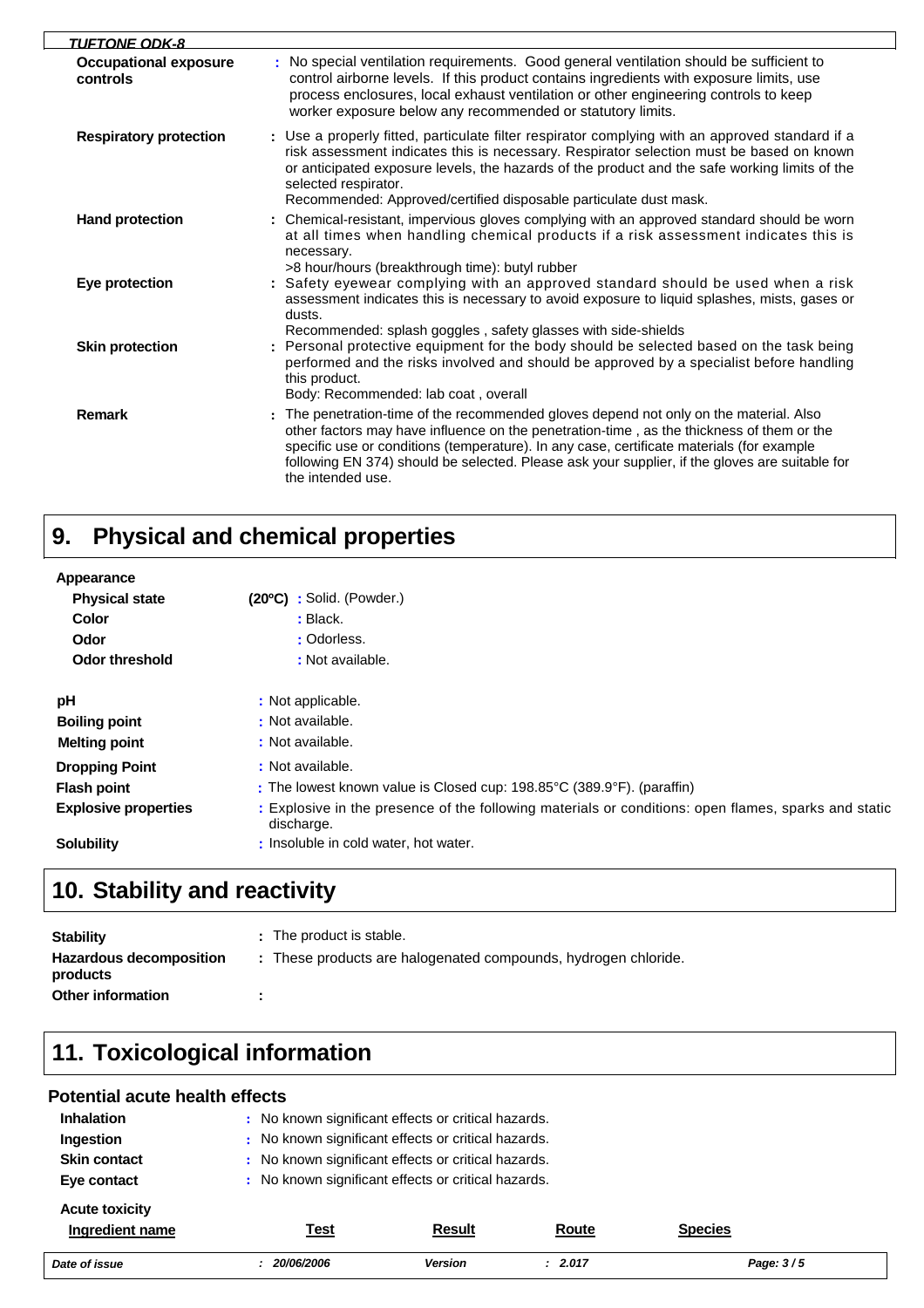| <b>TUFTONE ODK-8</b> |      |              |      |     |  |
|----------------------|------|--------------|------|-----|--|
| Proprietary mixture. | LD50 | >2000 mg/kg  | Oral | Rat |  |
| Carbon black         | ∟D50 | >15400 mg/kg | Oral | Rat |  |

**Additional information :**

 $\mathbf{I}$ 

#### **Potential chronic health effects**

| Ingredient name              | <b>Carcinogenic</b><br>effects                      | <b>Mutagenic effects</b> | <b>Developmental</b><br>toxicity | Impairs fertility                                                                               |
|------------------------------|-----------------------------------------------------|--------------------------|----------------------------------|-------------------------------------------------------------------------------------------------|
| Carcinogenicity              | : No known significant effects or critical hazards. |                          |                                  |                                                                                                 |
| <b>Mutagenicity</b>          | : No known significant effects or critical hazards. |                          |                                  |                                                                                                 |
| <b>Reproductive toxicity</b> | : No known significant effects or critical hazards. |                          |                                  |                                                                                                 |
| <b>Other information</b>     | : May cause mechanical irritation (CARNAUBA WAX)    |                          |                                  |                                                                                                 |
| Over-exposure signs/symptoms |                                                     |                          |                                  |                                                                                                 |
| <b>Inhalation</b>            | : No known significant effects or critical hazards. |                          |                                  |                                                                                                 |
| Ingestion                    | : No known significant effects or critical hazards. |                          |                                  |                                                                                                 |
| <b>Skin</b>                  | : No known significant effects or critical hazards. |                          |                                  |                                                                                                 |
| <b>Target organs</b>         | eye, lens or cornea.                                |                          |                                  | : Contains material which causes damage to the following organs: upper respiratory tract, skin, |

# **12. Ecological information**

### **Other ecological information**

**Other adverse effects** : No known significant effects or critical hazards.

# **13. Disposal considerations**

| <b>Methods of disposal</b>        | : The generation of waste should be avoided or minimized wherever possible. Avoid<br>dispersal of spilled material and runoff and contact with soil, waterways, drains and sewers.<br>Disposal of this product, solutions and any by-products should at all times comply with the<br>requirements of environmental protection and waste disposal legislation and any regional<br>local authority requirements. |
|-----------------------------------|----------------------------------------------------------------------------------------------------------------------------------------------------------------------------------------------------------------------------------------------------------------------------------------------------------------------------------------------------------------------------------------------------------------|
| European waste cataloque<br>(EWC) |                                                                                                                                                                                                                                                                                                                                                                                                                |
| Hazardous waste                   | Within the present knowledge of the supplier, this product is not regarded as hazardous<br>waste, as defined by EU Directive 91/689/EEC.                                                                                                                                                                                                                                                                       |
| Remark                            | : In case a EWC-No. is assigned this depends on the intended use of the product. Please<br>choose together with your waste disposer the correct EWC-No.                                                                                                                                                                                                                                                        |

# **14. Transport information**

#### **International transport regulations**

| <b>Regulatory</b><br>information | <b>UN</b><br>number      | <b>Proper shipping</b><br>name | <b>Class</b> | <b>Packing</b><br>group | Label | <b>Additional information</b>                   |
|----------------------------------|--------------------------|--------------------------------|--------------|-------------------------|-------|-------------------------------------------------|
| <b>ADR/RID</b><br><b>Class</b>   | <b>Not</b><br>regulated. | $\blacksquare$                 |              |                         |       | <b>ADR/RID</b><br><b>Classification</b><br>Code |
| <b>ADNR Class</b>                | <b>Not</b><br>regulated. |                                |              |                         |       |                                                 |
| <b>IMDG Class</b>                | Not<br>regulated.        |                                |              |                         |       |                                                 |
| <b>IATA Class</b>                | <b>Not</b><br>regulated. |                                |              |                         |       |                                                 |

| Date of issue | <i><b>20/06/2006</b></i> | <b>Version</b> | 2.017 | Page: $4/5$ |
|---------------|--------------------------|----------------|-------|-------------|
|---------------|--------------------------|----------------|-------|-------------|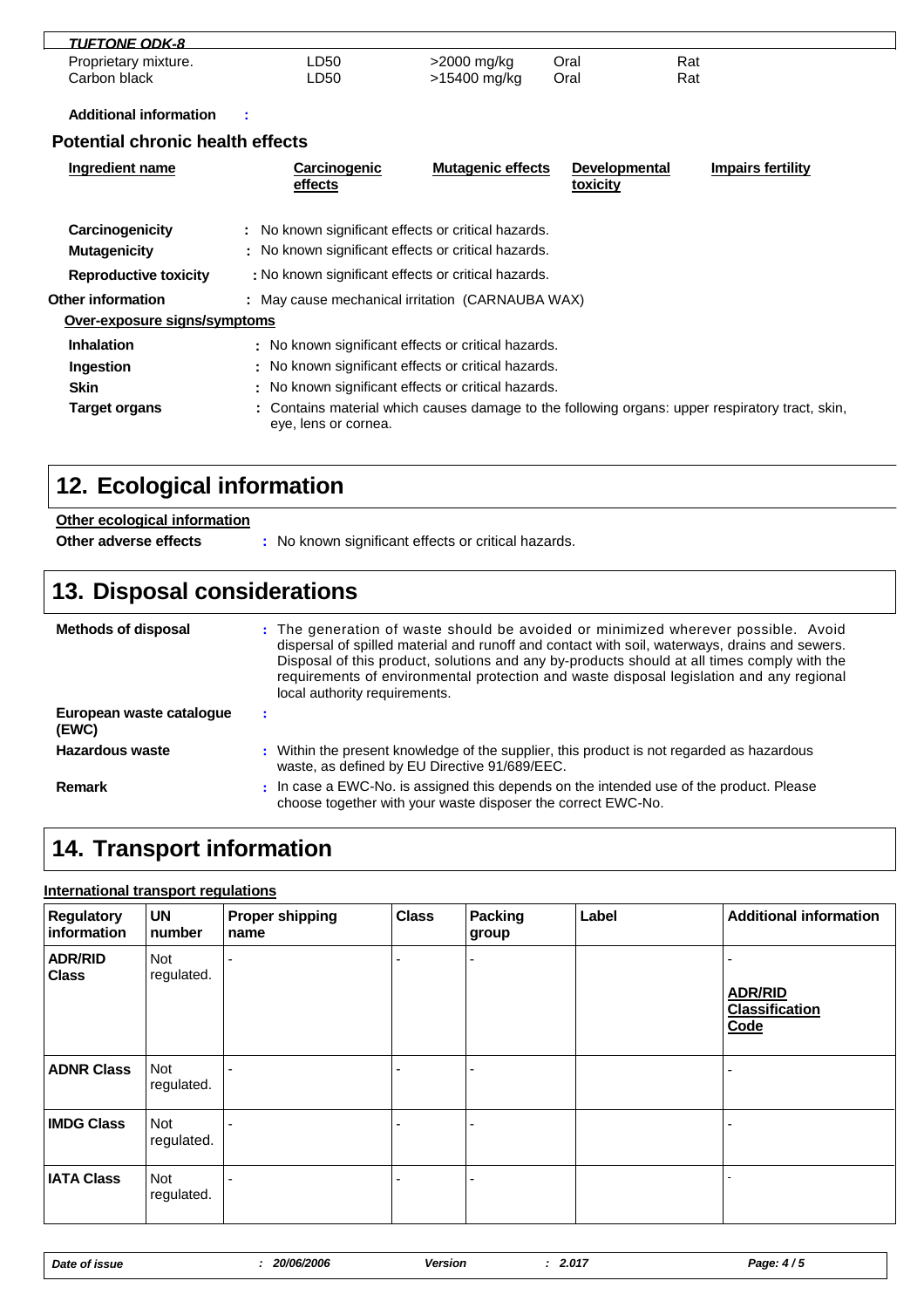### **15. Regulatory information**

| <b>EU</b> regulations<br>Hazard symbol/symbols                                                                                                           | ÷                                                                                                                                                                                                                                                                               |
|----------------------------------------------------------------------------------------------------------------------------------------------------------|---------------------------------------------------------------------------------------------------------------------------------------------------------------------------------------------------------------------------------------------------------------------------------|
| <b>Risk phrases</b><br><b>Safety phrases</b><br><b>Contains</b><br><b>Product use</b>                                                                    | : This product is not classified according to EU legislation.<br>: Not applicable.<br>÷<br>: Classification and labeling have been performed according to EU Directives 67/548/EEC and<br>1999/45/EC (including amendments) and the intended use.<br>- Industrial applications. |
| <b>Other EU regulations</b><br><b>Additional warning</b><br>phrases<br><b>EU</b> statistical<br>classification (Tariff<br>Code)                          | : Safety Data Sheet available for professional user on request.<br>÷                                                                                                                                                                                                            |
| <b>Germany</b><br><b>Employment restrictions : Not available.</b><br>in accordance with<br>section 15b of the<br><b>Hazardous Substance</b><br>Ordinance |                                                                                                                                                                                                                                                                                 |
| <b>Hazardous incident</b><br>ordinance<br>Hazard class for water                                                                                         | : Not available.<br>$\therefore$ 2                                                                                                                                                                                                                                              |

### **16. Other information**

**History IDED** Indicates information that has changed from previously issued version.

| : 264273                 |
|--------------------------|
| : 20/06/2006             |
| : 20/06/2006             |
| : No previous validation |
| : 2.017                  |
| $:$ KCE SDS VER 3.3.1    |
|                          |
|                          |

**Notice to reader**

*To the best of our knowledge, the information contained herein is accurate. However, neither the above-named supplier, nor any of its subsidiaries, assumes any liability whatsoever for the accuracy or completeness of the information contained herein.*

*Final determination of suitability of any material is the sole responsibility of the user. All materials may present unknown hazards and should be used with caution. Although certain hazards are described herein, we cannot guarantee that these are the only hazards that exist.*

| <b>Version</b><br>. | 2.017 | Page: 5/5 |
|---------------------|-------|-----------|
|                     |       |           |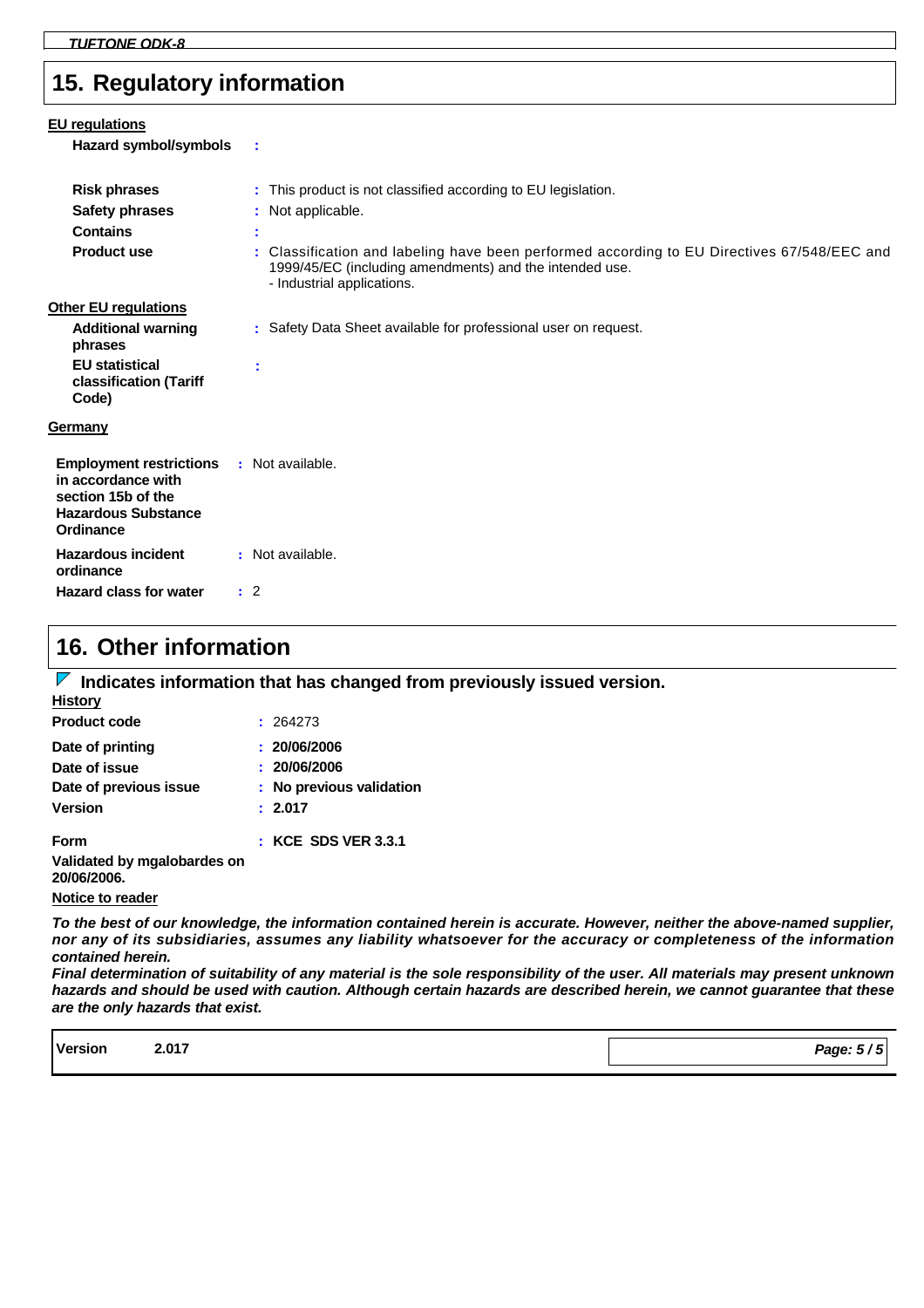# Oki Data Corporation

### **SAFETY DATA SHEET**

**Conforms to EU Directive 91/155/EEC, as amended by 2001/58/EC**

### **TUFTONE ODY-8**

#### **Identification of the substance/preparation and of the company/undertaking 1.**

| <b>Product name</b>        | : TUFTONE ODY-8                                                                                                            |
|----------------------------|----------------------------------------------------------------------------------------------------------------------------|
| Code                       | /2.026<br><b>TON</b><br>V<br>: 264275                                                                                      |
| Chemical product name      | : Proprietary mixture.                                                                                                     |
| <b>Manufacturer</b>        | : Oki Data Corporation<br>4-11-22, Shibaura, Minato-ku, TOKYO, 108-8551 JAPAN<br>Tel. +81-3-5445-6106. Fax +81-3-5445-6177 |
| <b>Supplier</b>            | : Oki (Europe) Ltd.<br>1 Oki Way, Wardpark, Cumbernauld G68 0FQ, SCOTLAND, UK<br>Tel. +44(0) 1236 502502                   |
| Emergency telephone number | : Tel. +44(0) 1236 502502                                                                                                  |

**Material uses :** For electrophotographic printing systems

### **2. Composition/information on ingredients**

**Substance/preparation :** Preparation

**Within the present knowledge of the supplier, this product does not contain any hazardous ingredients, in accordance with EU or national regulations.**

# **3. Hazards identification**

The preparation is not classified as dangerous according to Directive 1999/45/EC and its amendments.

**Classification :** Not classified.

**See section 11 for more detailed information on health effects and symptoms.**

### **4. First aid measures**

| <b>First aid measures</b> |                                                                                                                                                                                                                                                                                                                                                                                                                                                                                                                                        |
|---------------------------|----------------------------------------------------------------------------------------------------------------------------------------------------------------------------------------------------------------------------------------------------------------------------------------------------------------------------------------------------------------------------------------------------------------------------------------------------------------------------------------------------------------------------------------|
| <b>Inhalation</b>         | : Move exposed person to fresh air. Keep person warm and at rest. If not breathing, if<br>breathing is irregular or if respiratory arrest occurs, provide artificial respiration or oxygen by<br>trained personnel. It may be dangerous to the person providing aid to give mouth-to-mouth<br>resuscitation. Get medical attention if symptoms occur. If unconscious, place in recovery<br>position and get medical attention immediately. Maintain an open airway. Loosen tight<br>clothing such as a collar, tie, belt or waistband. |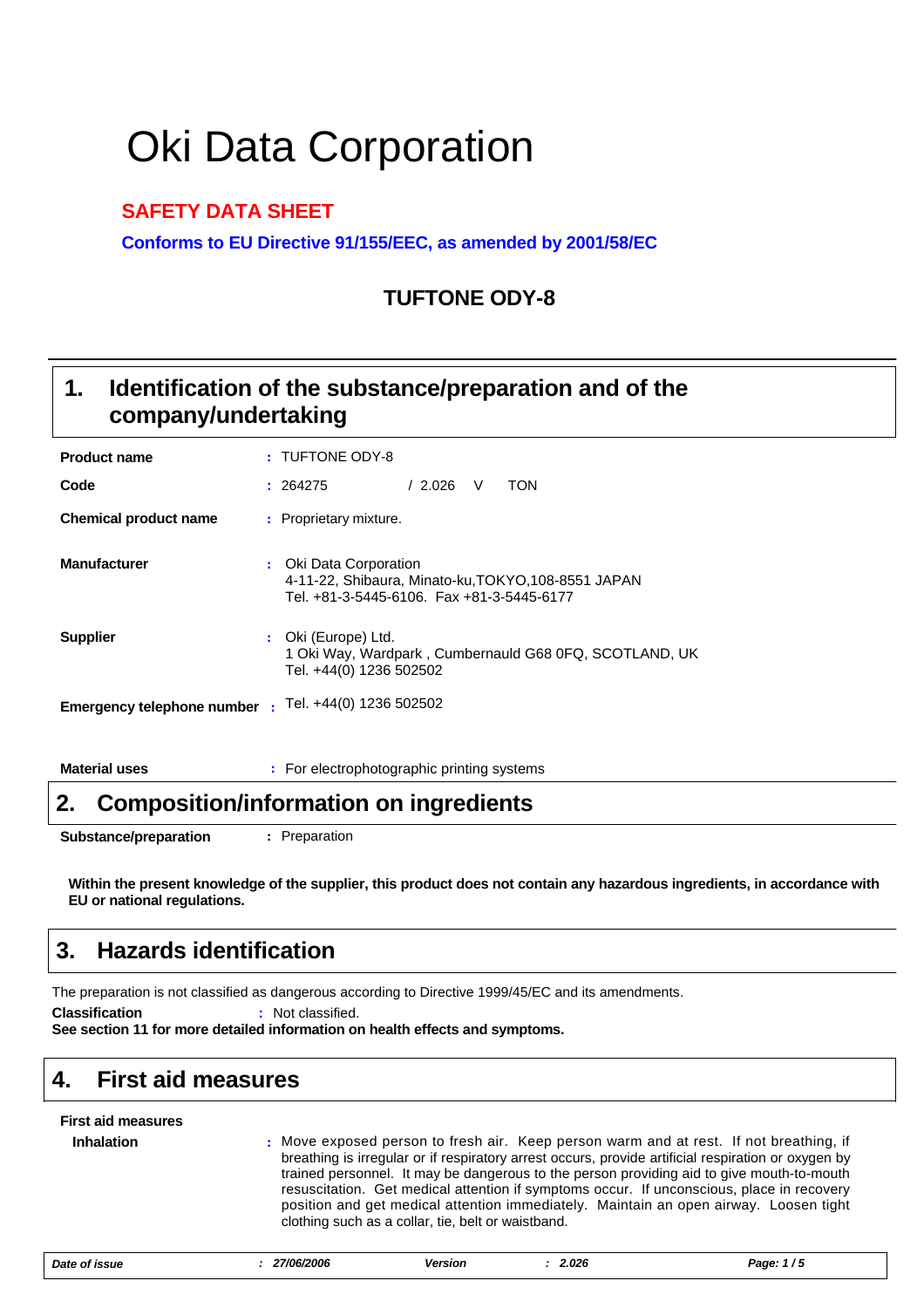| <b>TUFTONE ODY-8</b>              |                                                                                                                                                                                                                                                                                                                                                                                                                                                                                                                                                                                                                                                                                                                                                                        |
|-----------------------------------|------------------------------------------------------------------------------------------------------------------------------------------------------------------------------------------------------------------------------------------------------------------------------------------------------------------------------------------------------------------------------------------------------------------------------------------------------------------------------------------------------------------------------------------------------------------------------------------------------------------------------------------------------------------------------------------------------------------------------------------------------------------------|
| Ingestion                         | : Wash out mouth with water. Remove dentures if any. Move exposed person to fresh air.<br>Keep person warm and at rest. If material has been swallowed and the exposed person is<br>conscious, give small quantities of water to drink. Stop if the exposed person feels sick as<br>vomiting may be dangerous. Do not induce vomiting unless directed to do so by medical<br>personnel. If vomiting occurs, the head should be kept low so that vomit does not enter the<br>lungs. Get medical attention if symptoms occur. Never give anything by mouth to an<br>unconscious person. If unconscious, place in recovery position and get medical attention<br>immediately. Maintain an open airway. Loosen tight clothing such as a collar, tie, belt or<br>waistband. |
| <b>Skin contact</b>               | : Flush contaminated skin with plenty of water. Remove contaminated clothing and shoes.<br>Get medical attention if symptoms occur. Wash clothing before reuse. Clean shoes<br>thoroughly before reuse.                                                                                                                                                                                                                                                                                                                                                                                                                                                                                                                                                                |
| Eye contact                       | : Immediately flush eyes with plenty of water for at least 15 minutes, occasionally lifting the<br>upper and lower eyelids. Check for and remove any contact lenses. Get medical attention if<br>irritation occurs.                                                                                                                                                                                                                                                                                                                                                                                                                                                                                                                                                    |
| <b>Protection of first-aiders</b> | : No action shall be taken involving any personal risk or without suitable training.                                                                                                                                                                                                                                                                                                                                                                                                                                                                                                                                                                                                                                                                                   |
|                                   | See section 11 for more detailed information on health effects and symptoms.                                                                                                                                                                                                                                                                                                                                                                                                                                                                                                                                                                                                                                                                                           |

# **5. Fire-fighting measures**

 $\Gamma$ 

| <b>Extinguishing media</b>                               |                                                                                                                                                                             |
|----------------------------------------------------------|-----------------------------------------------------------------------------------------------------------------------------------------------------------------------------|
| <b>Suitable</b>                                          | : Use an extinguishing agent suitable for the surrounding fire.                                                                                                             |
| Not suitable                                             | None known.                                                                                                                                                                 |
| Special exposure hazards                                 | : No specific hazard.                                                                                                                                                       |
|                                                          | Not available.                                                                                                                                                              |
| <b>Hazardous thermal</b><br>decomposition products       | : These products are carbon oxides (CO, $CO2$ ), nitrogen oxides (NO, $NO2$ etc.),<br>halogenated compounds, hydrogen chloride. Some metallic oxides.                       |
| <b>Special protective</b><br>equipment for fire-fighters | : Fire-fighters should wear appropriate protective equipment and self-contained<br>breathing apparatus (SCBA) with a full face-piece operated in positive pressure<br>mode. |

### **6. Accidental release measures**

| <b>Personal precautions</b>                              | Immediately contact emergency personnel. Keep unnecessary personnel away. Use<br>suitable protective equipment.                                                                                                             |
|----------------------------------------------------------|-----------------------------------------------------------------------------------------------------------------------------------------------------------------------------------------------------------------------------|
| <b>Environmental precautions</b><br>and clean-up methods | : Avoid dispersal of spilled material and runoff and contact with soil, waterways, drains and<br>sewers.                                                                                                                    |
|                                                          | If emergency personnel are unavailable, vacuum or carefully scoop up spilled material and<br>place in an appropriate container for disposal by incineration. Avoid creating dusty<br>conditions and prevent wind dispersal. |

**Note: see section 8 for personal protective equipment and section 13 for waste disposal.**

# **7. Handling and storage**

| <b>Handling</b>            | Wash thoroughly after handling.                                                  |
|----------------------------|----------------------------------------------------------------------------------|
| <b>Storage</b>             | : Keep container tightly closed. Keep container in a cool, well-ventilated area. |
| <b>Packaging materials</b> |                                                                                  |
| <b>Recommended</b>         | : Use original container.                                                        |
| Germany - Storage code     | Not available.                                                                   |

# **8. Exposure controls/personal protection**

| Recommended monitoring<br>procedures | : If this product contains ingredients with exposure limits, personal, workplace<br>atmosphere or biological monitoring may be required to determine the effectiveness<br>of the ventilation or other control measures and/or the necessity to use respiratory<br>protective equipment. Reference should be made to European Standard EN 689 for<br>methods for the assessment of exposure by inhalation to chemical agents and<br>national quidance documents for methods for the determination of hazardous<br>substances. |
|--------------------------------------|------------------------------------------------------------------------------------------------------------------------------------------------------------------------------------------------------------------------------------------------------------------------------------------------------------------------------------------------------------------------------------------------------------------------------------------------------------------------------------------------------------------------------|
|                                      |                                                                                                                                                                                                                                                                                                                                                                                                                                                                                                                              |

#### **Exposure controls**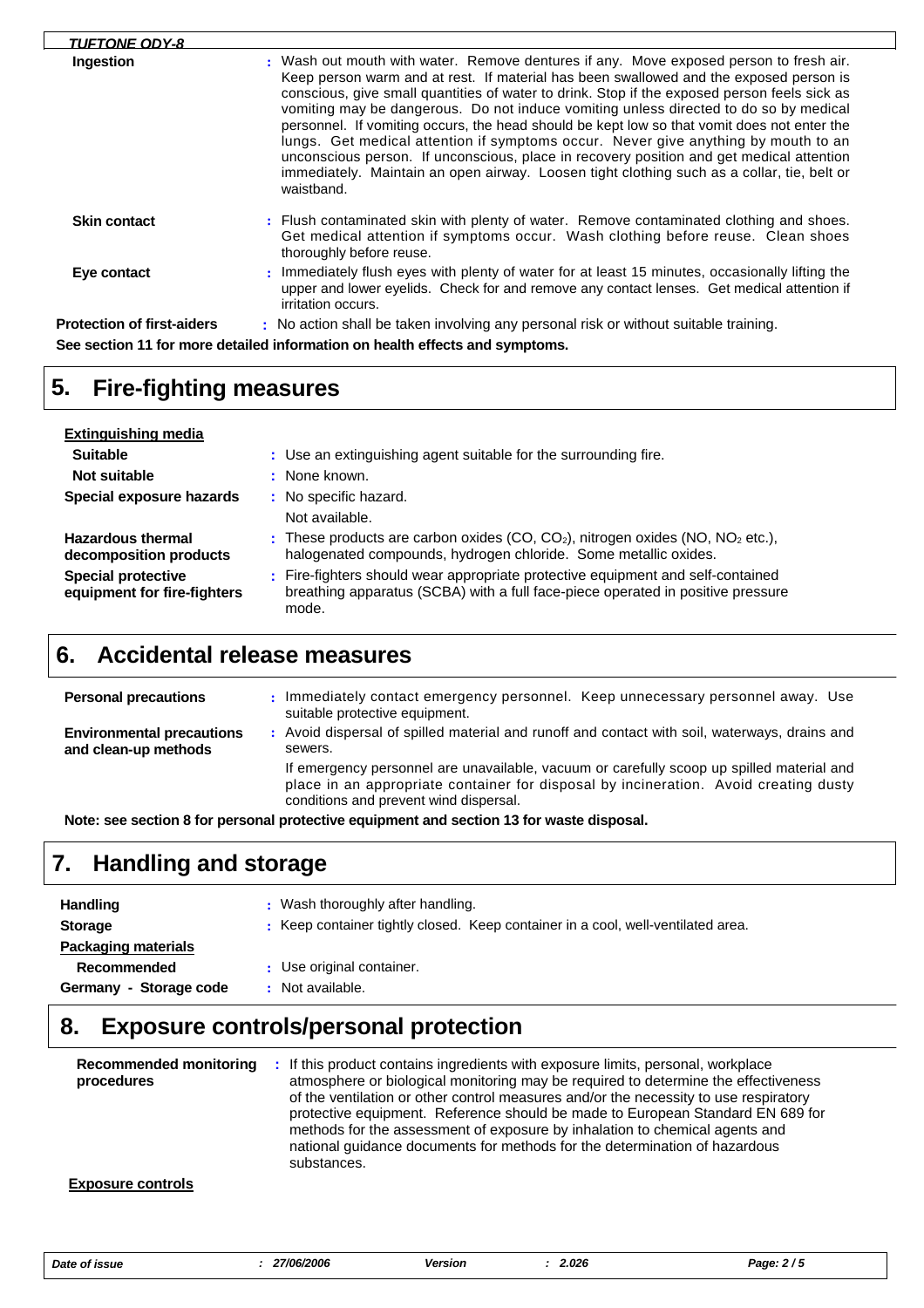| <b>TUFTONE ODY-8</b>                     |                                                                                                                                                                                                                                                                                                                                                                                                         |
|------------------------------------------|---------------------------------------------------------------------------------------------------------------------------------------------------------------------------------------------------------------------------------------------------------------------------------------------------------------------------------------------------------------------------------------------------------|
| <b>Occupational exposure</b><br>controls | No special ventilation requirements. Good general ventilation should be sufficient to<br>control airborne levels. If this product contains ingredients with exposure limits, use<br>process enclosures, local exhaust ventilation or other engineering controls to keep<br>worker exposure below any recommended or statutory limits.                                                                   |
| <b>Respiratory protection</b>            | : Use a properly fitted, particulate filter respirator complying with an approved standard if a<br>risk assessment indicates this is necessary. Respirator selection must be based on known<br>or anticipated exposure levels, the hazards of the product and the safe working limits of the<br>selected respirator.<br>Recommended: Approved/certified disposable particulate dust mask.               |
| <b>Hand protection</b>                   | : Chemical-resistant, impervious gloves complying with an approved standard should be worn<br>at all times when handling chemical products if a risk assessment indicates this is<br>necessary.<br>>8 hour/hours (breakthrough time): butyl rubber                                                                                                                                                      |
| Eye protection                           | : Safety eyewear complying with an approved standard should be used when a risk<br>assessment indicates this is necessary to avoid exposure to liquid splashes, mists, gases or<br>dusts.<br>Recommended: splash goggles, safety glasses with side-shields                                                                                                                                              |
| <b>Skin protection</b>                   | : Personal protective equipment for the body should be selected based on the task being<br>performed and the risks involved and should be approved by a specialist before handling<br>this product.<br>Body: Recommended: lab coat, overall                                                                                                                                                             |
| <b>Remark</b>                            | : The penetration-time of the recommended gloves depend not only on the material. Also<br>other factors may have influence on the penetration-time, as the thickness of them or the<br>specific use or conditions (temperature). In any case, certificate materials (for example<br>following EN 374) should be selected. Please ask your supplier, if the gloves are suitable for<br>the intended use. |

#### **Physical and chemical properties 9.**

| Appearance                       |                                                                                                                    |
|----------------------------------|--------------------------------------------------------------------------------------------------------------------|
| <b>Physical state</b>            | $(20^{\circ}C)$ : Solid. (Powder.)                                                                                 |
| Color                            | : Yellow.                                                                                                          |
| Odor                             | : Odorless.                                                                                                        |
| Odor threshold                   | : Not available.                                                                                                   |
| рH                               | : Not applicable.                                                                                                  |
| <b>Boiling point</b>             | : Not available.                                                                                                   |
| <b>Melting point</b>             | : Not available.                                                                                                   |
| <b>Dropping Point</b>            | : Not available.                                                                                                   |
| <b>Flash point</b>               | : The lowest known value is Closed cup: $198.85^{\circ}$ C (389.9 $^{\circ}$ F). (paraffin)                        |
| <b>Explosive properties</b>      | : Explosive in the presence of the following materials or conditions: open flames, sparks and static<br>discharge. |
| <b>Solubility</b>                | : Insoluble in cold water, hot water.                                                                              |
| <b>Dispersibility properties</b> | : Not dispersible in cold water, hot water.                                                                        |

# **10. Stability and reactivity**

| <b>Stability</b>                           | : The product is stable.                                       |
|--------------------------------------------|----------------------------------------------------------------|
| <b>Hazardous decomposition</b><br>products | : These products are halogenated compounds, hydrogen chloride. |
| <b>Other information</b>                   |                                                                |

# **11. Toxicological information**

#### **Potential acute health effects**

| <b>Inhalation</b>     | : No known significant effects or critical hazards. |  |
|-----------------------|-----------------------------------------------------|--|
| Ingestion             | : No known significant effects or critical hazards. |  |
| <b>Skin contact</b>   | : No known significant effects or critical hazards. |  |
| Eye contact           | : No known significant effects or critical hazards. |  |
| <b>Acute toxicity</b> |                                                     |  |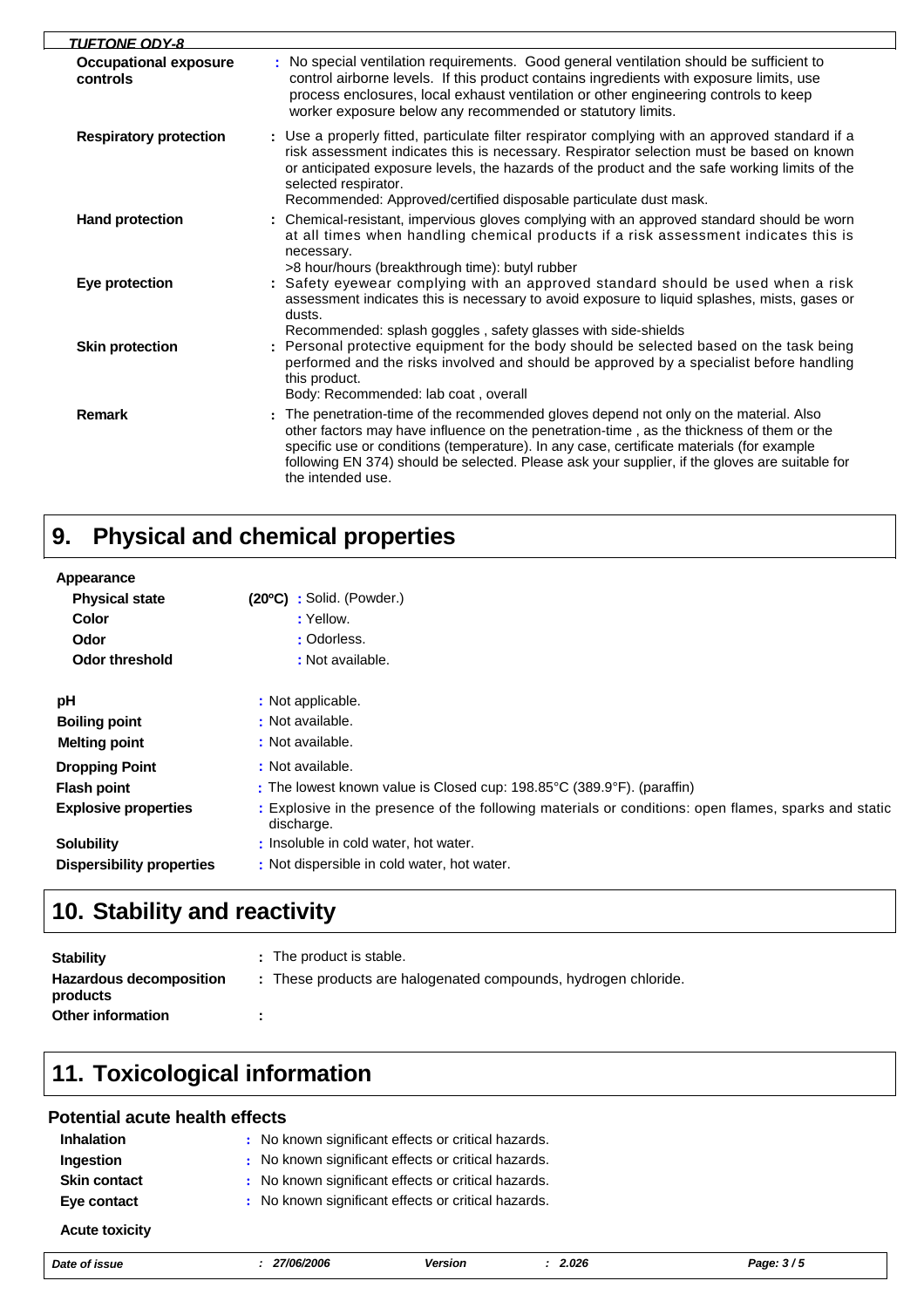| <b>TUFTONE ODY-8</b>                   |                                                                                                            |                          |                                  |                                                                                                 |  |
|----------------------------------------|------------------------------------------------------------------------------------------------------------|--------------------------|----------------------------------|-------------------------------------------------------------------------------------------------|--|
| Ingredient name                        | <u>Test</u>                                                                                                | Result                   | Route                            | <b>Species</b>                                                                                  |  |
| Proprietary mixture.                   | LD50                                                                                                       | >2000 mg/kg              | Oral                             | Rat                                                                                             |  |
| <b>Additional information</b>          |                                                                                                            |                          |                                  |                                                                                                 |  |
| Potential chronic health effects       |                                                                                                            |                          |                                  |                                                                                                 |  |
| Ingredient name                        | <b>Carcinogenic</b><br>effects                                                                             | <b>Mutagenic effects</b> | <b>Developmental</b><br>toxicity | <b>Impairs fertility</b>                                                                        |  |
| Carcinogenicity<br><b>Mutagenicity</b> | : No known significant effects or critical hazards.<br>: No known significant effects or critical hazards. |                          |                                  |                                                                                                 |  |
| <b>Reproductive toxicity</b>           | : No known significant effects or critical hazards.                                                        |                          |                                  |                                                                                                 |  |
| <b>Other information</b>               | : May cause mechanical irritation (CARNAUBA WAX)                                                           |                          |                                  |                                                                                                 |  |
| Over-exposure signs/symptoms           |                                                                                                            |                          |                                  |                                                                                                 |  |
| <b>Inhalation</b>                      | : No known significant effects or critical hazards.                                                        |                          |                                  |                                                                                                 |  |
| Ingestion                              | : No known significant effects or critical hazards.                                                        |                          |                                  |                                                                                                 |  |
| <b>Skin</b>                            | : No known significant effects or critical hazards.                                                        |                          |                                  |                                                                                                 |  |
| <b>Target organs</b>                   | eye, lens or cornea.                                                                                       |                          |                                  | : Contains material which causes damage to the following organs: upper respiratory tract, skin, |  |

# **12. Ecological information**

| Other ecological information<br>Other adverse effects | : No known significant effects or critical hazards.                                                                                                                                                                                                                                                                                                                                                            |  |  |  |
|-------------------------------------------------------|----------------------------------------------------------------------------------------------------------------------------------------------------------------------------------------------------------------------------------------------------------------------------------------------------------------------------------------------------------------------------------------------------------------|--|--|--|
| <b>13. Disposal considerations</b>                    |                                                                                                                                                                                                                                                                                                                                                                                                                |  |  |  |
| <b>Methods of disposal</b>                            | : The generation of waste should be avoided or minimized wherever possible. Avoid<br>dispersal of spilled material and runoff and contact with soil, waterways, drains and sewers.<br>Disposal of this product, solutions and any by-products should at all times comply with the<br>requirements of environmental protection and waste disposal legislation and any regional<br>local authority requirements. |  |  |  |
| European waste cataloque<br>(EWC)                     |                                                                                                                                                                                                                                                                                                                                                                                                                |  |  |  |
| <b>Hazardous waste</b>                                | : Within the present knowledge of the supplier, this product is not regarded as hazardous<br>waste, as defined by EU Directive 91/689/EEC.                                                                                                                                                                                                                                                                     |  |  |  |
| <b>Remark</b>                                         | : In case a EWC-No. is assigned this depends on the intended use of the product. Please                                                                                                                                                                                                                                                                                                                        |  |  |  |

choose together with your waste disposer the correct EWC-No.

# **14. Transport information**

#### **International transport regulations**

| <b>Regulatory</b><br>information | <b>UN</b><br>number | <b>Proper shipping</b><br>name | <b>Class</b> | <b>Packing</b><br>group | Label | <b>Additional information</b>                   |
|----------------------------------|---------------------|--------------------------------|--------------|-------------------------|-------|-------------------------------------------------|
| <b>ADR/RID</b><br><b>Class</b>   | Not<br>regulated.   |                                |              |                         |       | <b>ADR/RID</b><br><b>Classification</b><br>Code |
| <b>ADNR Class</b>                | Not<br>regulated.   |                                |              |                         |       |                                                 |
| <b>IMDG Class</b>                | Not<br>regulated.   |                                |              |                         |       |                                                 |
| <b>IATA Class</b>                | Not<br>regulated.   |                                |              |                         |       |                                                 |

| 27/06/2006<br>2.026<br>Date of issue<br>Version | Page: 4/5 |
|-------------------------------------------------|-----------|
|-------------------------------------------------|-----------|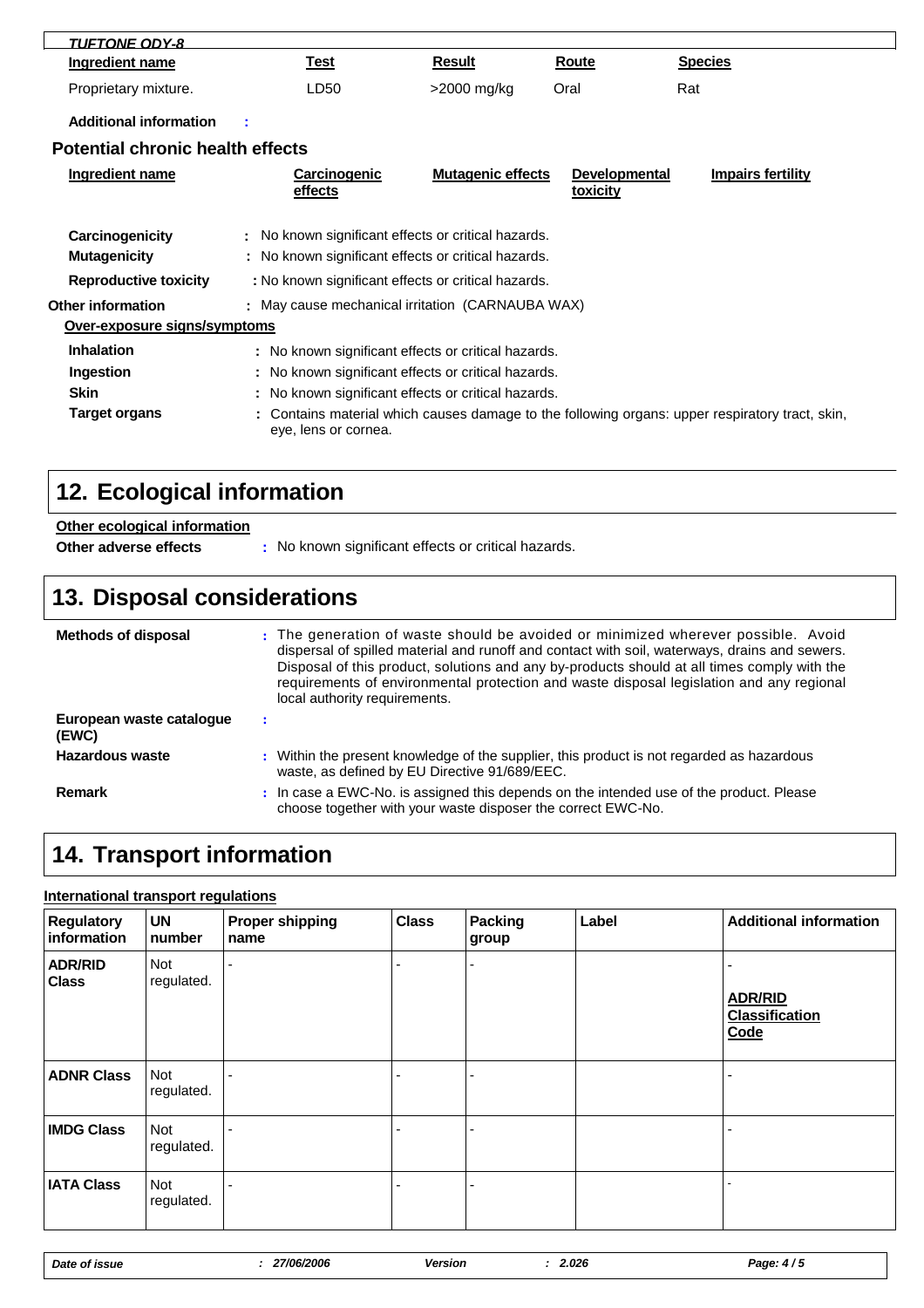### **15. Regulatory information**

| EU regulations<br>Hazard symbol/symbols | ÷                                                                                                                                                                                    |
|-----------------------------------------|--------------------------------------------------------------------------------------------------------------------------------------------------------------------------------------|
| <b>Risk phrases</b>                     | : This product is not classified according to EU legislation.                                                                                                                        |
| <b>Safety phrases</b>                   | : Not applicable.                                                                                                                                                                    |
| <b>Contains</b>                         | ж.<br>$\mathbf{r}$                                                                                                                                                                   |
| <b>Product use</b>                      | : Classification and labeling have been performed according to EU Directives 67/548/EEC and<br>1999/45/EC (including amendments) and the intended use.<br>- Industrial applications. |
| <b>Other EU regulations</b>             |                                                                                                                                                                                      |
| <b>Additional warning</b><br>phrases    | : Safety Data Sheet available for professional user on request.                                                                                                                      |
| Germany                                 |                                                                                                                                                                                      |

| <b>Employment restrictions</b><br>in accordance with<br>section 15b of the<br><b>Hazardous Substance</b><br>Ordinance | : Not available. |
|-----------------------------------------------------------------------------------------------------------------------|------------------|
| <b>Hazardous incident</b><br>ordinance                                                                                | : Not available. |
| <b>Hazard class for water</b>                                                                                         | . 2              |

### **16. Other information**

**IDED** Indicates information that has changed from previously issued version.

| <b>History</b>                             |                          |
|--------------------------------------------|--------------------------|
| <b>Product code</b>                        | : 264275                 |
| Date of printing                           | : 27/06/2006             |
| Date of issue                              | : 27/06/2006             |
| Date of previous issue                     | : No previous validation |
| <b>Version</b>                             | : 2.026                  |
| <b>Form</b>                                | $:$ KCE SDS VER 3.3.1    |
| Validated by mgalobardes on<br>27/06/2006. |                          |

**Notice to reader**

*To the best of our knowledge, the information contained herein is accurate. However, neither the above-named supplier, nor any of its subsidiaries, assumes any liability whatsoever for the accuracy or completeness of the information contained herein.*

*Final determination of suitability of any material is the sole responsibility of the user. All materials may present unknown hazards and should be used with caution. Although certain hazards are described herein, we cannot guarantee that these are the only hazards that exist.*

| <b>Version</b> | 2.026 | Page: $5/5$ |
|----------------|-------|-------------|
|                |       |             |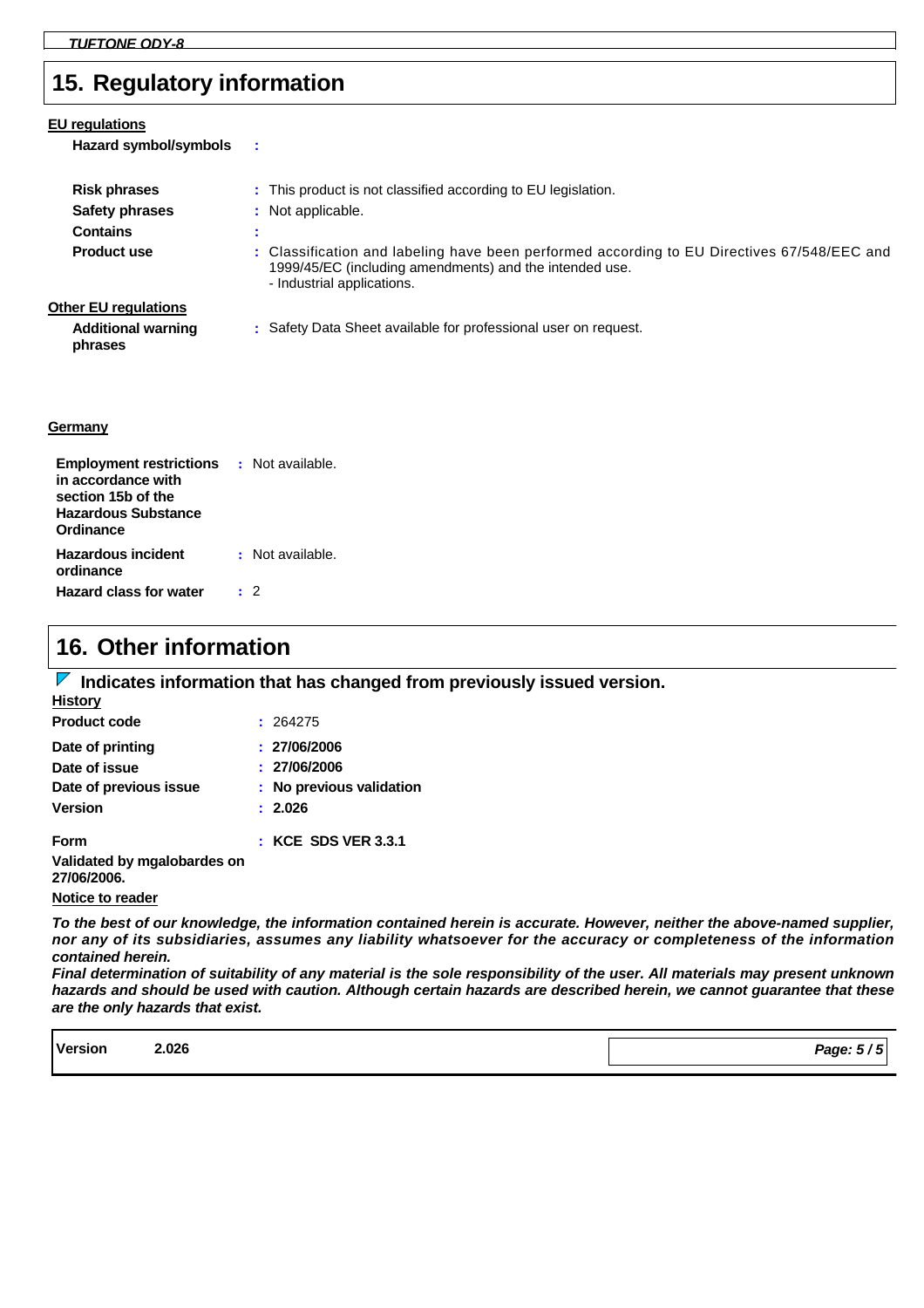# Oki Data Corporation

### **SAFETY DATA SHEET**

**Conforms to EU Directive 91/155/EEC, as amended by 2001/58/EC**

### **TUFTONE ODC-8**

#### **Identification of the substance/preparation and of the company/undertaking 1.**

| <b>Product name</b>               |              | : TUFTONE ODC-8                                                                                                            |
|-----------------------------------|--------------|----------------------------------------------------------------------------------------------------------------------------|
| Code                              |              | TON<br>/2.017<br>V<br>: 264272                                                                                             |
| Chemical product name             |              | : Proprietary mixture.                                                                                                     |
| <b>Manufacturer</b>               |              | : Oki Data Corporation<br>4-11-22, Shibaura, Minato-ku, TOKYO, 108-8551 JAPAN<br>Tel. +81-3-5445-6106. Fax +81-3-5445-6177 |
| <b>Supplier</b>                   | $\mathbf{L}$ | Oki (Europe) Ltd.<br>1 Oki Way, Wardpark, Cumbernauld G68 0FQ, SCOTLAND, UK<br>Tel. +44(0) 1236 502502                     |
| <b>Emergency telephone number</b> | ÷            | Tel. +44(0) 1236 502502                                                                                                    |

**Material uses :** For electrophotographic printing systems

### **2. Composition/information on ingredients**

**Substance/preparation :** Preparation

#### **Hazardous ingredients :**

| <b>I</b> Chemical name*                                                                                                                         | $\frac{9}{6}$ | <b>IEC number</b> | l Classification  |
|-------------------------------------------------------------------------------------------------------------------------------------------------|---------------|-------------------|-------------------|
| copper, [29h,31h-phthalocyaninato(2-)-n29,n30,n31,n32]-,<br>$(sp-4-1)$ -<br>See section 16 for the full text of the R-phrases<br>declared above | $2.5 - 5$     | 205-685-1         | l Not classified. |

**Occupational exposure limits, if available, are listed in section 8. Following European Directives and National Regulations, only the dangerous ingredients are disclosed in the above table.**

### **3. Hazards identification**

The preparation is not classified as dangerous according to Directive 1999/45/EC and its amendments.

**Classification :** Not classified.

**See section 11 for more detailed information on health effects and symptoms.**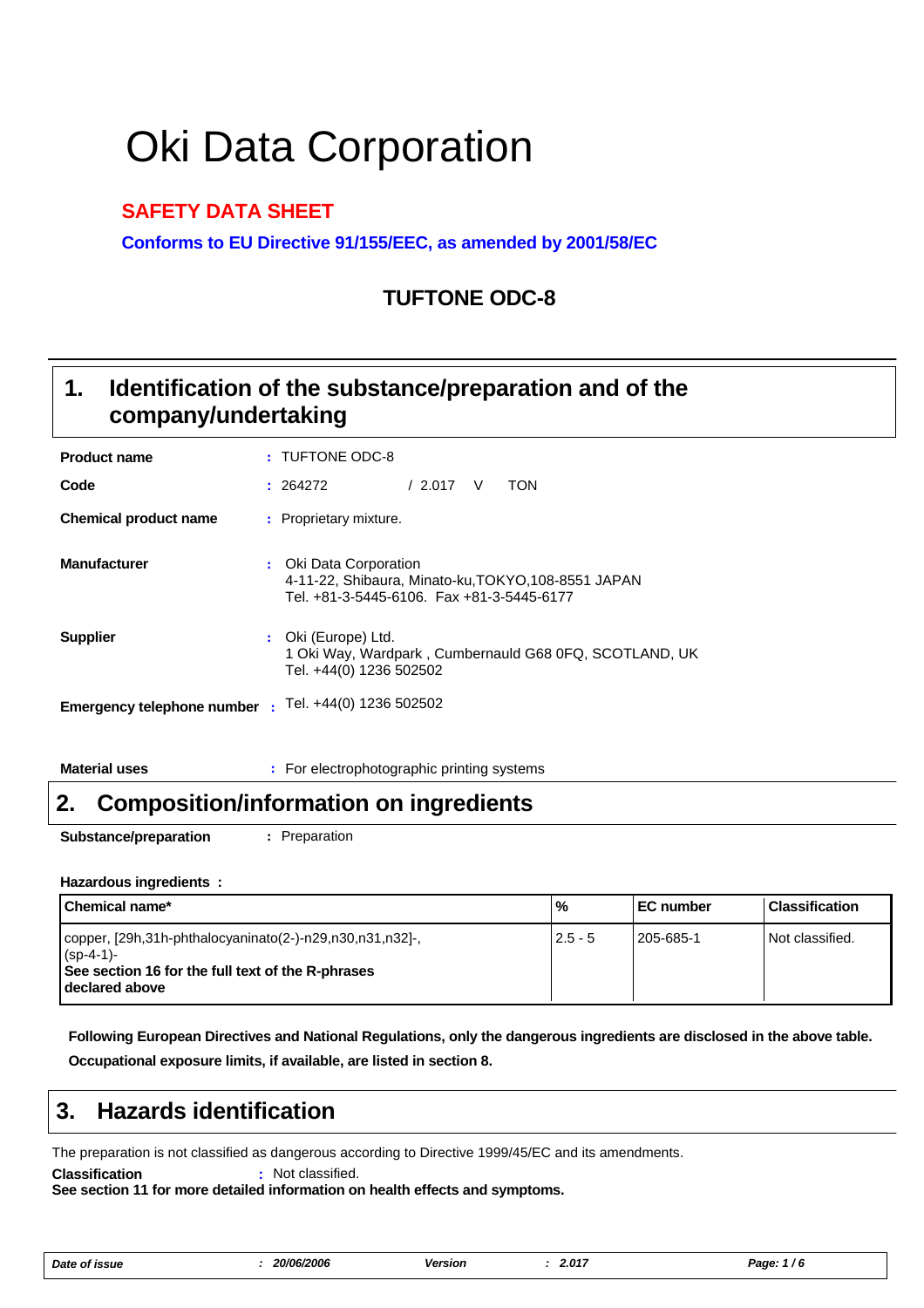### **4. First aid measures**

| <b>First aid measures</b>         |                                                                                                                                                                                                                                                                                                                                                                                                                                                                                                                                                                                                                                                                                                                                                                        |
|-----------------------------------|------------------------------------------------------------------------------------------------------------------------------------------------------------------------------------------------------------------------------------------------------------------------------------------------------------------------------------------------------------------------------------------------------------------------------------------------------------------------------------------------------------------------------------------------------------------------------------------------------------------------------------------------------------------------------------------------------------------------------------------------------------------------|
| <b>Inhalation</b>                 | : Move exposed person to fresh air. Keep person warm and at rest. If not breathing, if<br>breathing is irregular or if respiratory arrest occurs, provide artificial respiration or oxygen by<br>trained personnel. It may be dangerous to the person providing aid to give mouth-to-mouth<br>resuscitation. Get medical attention if symptoms occur. If unconscious, place in recovery<br>position and get medical attention immediately. Maintain an open airway. Loosen tight<br>clothing such as a collar, tie, belt or waistband.                                                                                                                                                                                                                                 |
| Ingestion                         | : Wash out mouth with water. Remove dentures if any. Move exposed person to fresh air.<br>Keep person warm and at rest. If material has been swallowed and the exposed person is<br>conscious, give small quantities of water to drink. Stop if the exposed person feels sick as<br>vomiting may be dangerous. Do not induce vomiting unless directed to do so by medical<br>personnel. If vomiting occurs, the head should be kept low so that vomit does not enter the<br>lungs. Get medical attention if symptoms occur. Never give anything by mouth to an<br>unconscious person. If unconscious, place in recovery position and get medical attention<br>immediately. Maintain an open airway. Loosen tight clothing such as a collar, tie, belt or<br>waistband. |
| <b>Skin contact</b>               | : Flush contaminated skin with plenty of water. Remove contaminated clothing and shoes.<br>Get medical attention if symptoms occur. Wash clothing before reuse. Clean shoes<br>thoroughly before reuse.                                                                                                                                                                                                                                                                                                                                                                                                                                                                                                                                                                |
| Eye contact                       | : Immediately flush eyes with plenty of water for at least 15 minutes, occasionally lifting the<br>upper and lower eyelids. Check for and remove any contact lenses. Get medical attention if<br>irritation occurs.                                                                                                                                                                                                                                                                                                                                                                                                                                                                                                                                                    |
| <b>Protection of first-aiders</b> | : No action shall be taken involving any personal risk or without suitable training.                                                                                                                                                                                                                                                                                                                                                                                                                                                                                                                                                                                                                                                                                   |
|                                   | See section 11 for more detailed information on health effects and symptoms.                                                                                                                                                                                                                                                                                                                                                                                                                                                                                                                                                                                                                                                                                           |

# **5. Fire-fighting measures**

| Extinguishing media                                      |                                                                                                                                                                             |  |
|----------------------------------------------------------|-----------------------------------------------------------------------------------------------------------------------------------------------------------------------------|--|
| <b>Suitable</b>                                          | : Use an extinguishing agent suitable for the surrounding fire.                                                                                                             |  |
| Not suitable                                             | None known.                                                                                                                                                                 |  |
| Special exposure hazards                                 | : No specific hazard.                                                                                                                                                       |  |
|                                                          | Not available.                                                                                                                                                              |  |
| <b>Hazardous thermal</b><br>decomposition products       | : These products are carbon oxides $(CO, CO2)$ , nitrogen oxides $(NO, NO2 etc.),$<br>halogenated compounds, hydrogen chloride. Some metallic oxides.                       |  |
| <b>Special protective</b><br>equipment for fire-fighters | : Fire-fighters should wear appropriate protective equipment and self-contained<br>breathing apparatus (SCBA) with a full face-piece operated in positive pressure<br>mode. |  |

### **6. Accidental release measures**

| <b>Personal precautions</b>                              | : Immediately contact emergency personnel. Keep unnecessary personnel away. Use<br>suitable protective equipment.                                                                                                           |
|----------------------------------------------------------|-----------------------------------------------------------------------------------------------------------------------------------------------------------------------------------------------------------------------------|
| <b>Environmental precautions</b><br>and clean-up methods | : Avoid dispersal of spilled material and runoff and contact with soil, waterways, drains and<br>sewers.                                                                                                                    |
|                                                          | If emergency personnel are unavailable, vacuum or carefully scoop up spilled material and<br>place in an appropriate container for disposal by incineration. Avoid creating dusty<br>conditions and prevent wind dispersal. |

**Note: see section 8 for personal protective equipment and section 13 for waste disposal.**

# **7. Handling and storage**

| <b>Handling</b>            | : Wash thoroughly after handling.                                                |
|----------------------------|----------------------------------------------------------------------------------|
| <b>Storage</b>             | : Keep container tightly closed. Keep container in a cool, well-ventilated area. |
| <b>Packaging materials</b> |                                                                                  |
| <b>Recommended</b>         | : Use original container.                                                        |
| Germany - Storage code     | Not available.                                                                   |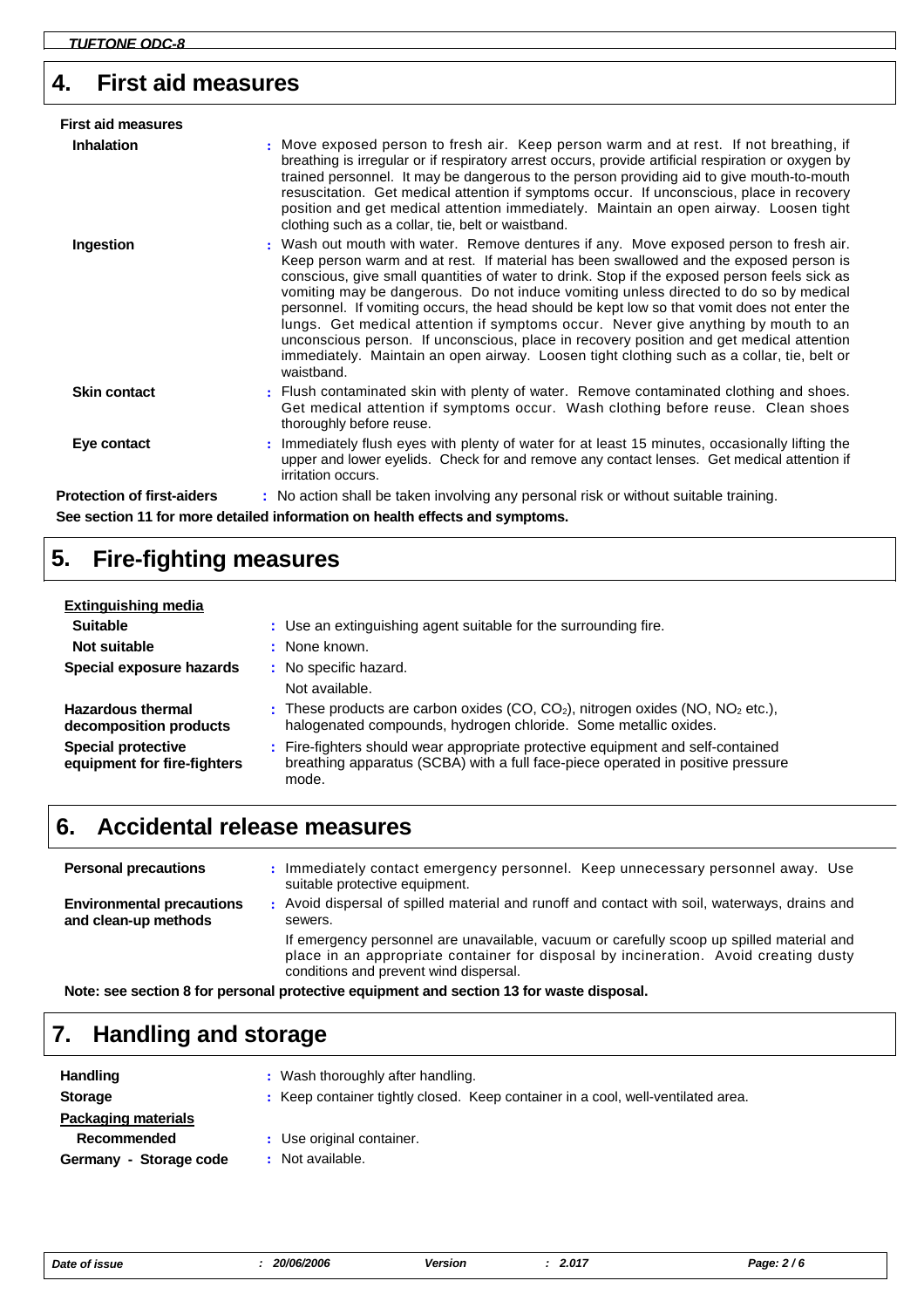# **8. Exposure controls/personal protection**

**Exposure limit values**

| Ingredient name                                                        | <b>Occupational exposure limits</b>                                                                                                                                                                                                                                                                                                                                                                                                                                                                                          |
|------------------------------------------------------------------------|------------------------------------------------------------------------------------------------------------------------------------------------------------------------------------------------------------------------------------------------------------------------------------------------------------------------------------------------------------------------------------------------------------------------------------------------------------------------------------------------------------------------------|
| copper, [29h,31h-phthalocyaninato(2-)<br>-n29,n30,n31,n32]-, (sp-4-1)- | <b>TRGS900 MAK (Germany, 8/2004).</b><br>Spitzenbegrenzung: 4 mg/m <sup>3</sup> 15 minute/minutes. Form: Inhalable fraction<br>TWA: 1 mg/m <sup>3</sup> 8 hour/hours. Form: Inhalable fraction                                                                                                                                                                                                                                                                                                                               |
| <b>Recommended monitoring</b><br>procedures                            | : If this product contains ingredients with exposure limits, personal, workplace<br>atmosphere or biological monitoring may be required to determine the effectiveness<br>of the ventilation or other control measures and/or the necessity to use respiratory<br>protective equipment. Reference should be made to European Standard EN 689 for<br>methods for the assessment of exposure by inhalation to chemical agents and<br>national guidance documents for methods for the determination of hazardous<br>substances. |
| <b>Exposure controls</b>                                               |                                                                                                                                                                                                                                                                                                                                                                                                                                                                                                                              |
| <b>Occupational exposure</b><br>controls                               | : No special ventilation requirements. Good general ventilation should be sufficient to<br>control airborne levels. If this product contains ingredients with exposure limits, use<br>process enclosures, local exhaust ventilation or other engineering controls to keep<br>worker exposure below any recommended or statutory limits.                                                                                                                                                                                      |
| <b>Respiratory protection</b>                                          | : Use a properly fitted, particulate filter respirator complying with an approved standard if a<br>risk assessment indicates this is necessary. Respirator selection must be based on known<br>or anticipated exposure levels, the hazards of the product and the safe working limits of the<br>selected respirator.<br>Recommended: Approved/certified disposable particulate dust mask.                                                                                                                                    |
| <b>Hand protection</b>                                                 | Chemical-resistant, impervious gloves complying with an approved standard should be worn<br>at all times when handling chemical products if a risk assessment indicates this is<br>necessary.                                                                                                                                                                                                                                                                                                                                |
| Eye protection                                                         | >8 hour/hours (breakthrough time): butyl rubber<br>: Safety eyewear complying with an approved standard should be used when a risk<br>assessment indicates this is necessary to avoid exposure to liquid splashes, mists, gases or<br>dusts.                                                                                                                                                                                                                                                                                 |
| <b>Skin protection</b>                                                 | Recommended: splash goggles, safety glasses with side-shields<br>: Personal protective equipment for the body should be selected based on the task being<br>performed and the risks involved and should be approved by a specialist before handling<br>this product.<br>Body: Recommended: lab coat, overall                                                                                                                                                                                                                 |
| <b>Remark</b>                                                          | : The penetration-time of the recommended gloves depend not only on the material. Also<br>other factors may have influence on the penetration-time, as the thickness of them or the<br>specific use or conditions (temperature). In any case, certificate materials (for example<br>following EN 374) should be selected. Please ask your supplier, if the gloves are suitable for<br>the intended use.                                                                                                                      |

#### **Physical and chemical properties 9.**

| Appearance                  |                                                                                                                    |
|-----------------------------|--------------------------------------------------------------------------------------------------------------------|
| <b>Physical state</b>       | $(20^{\circ}C)$ : Solid. (Powder.)                                                                                 |
| Color                       | : Blue.                                                                                                            |
| Odor                        | : Odorless.                                                                                                        |
| <b>Odor threshold</b>       | : Not available.                                                                                                   |
| рH                          | : Not applicable.                                                                                                  |
| <b>Boiling point</b>        | : Not available.                                                                                                   |
| <b>Melting point</b>        | : Not available.                                                                                                   |
| <b>Dropping Point</b>       | : Not available.                                                                                                   |
| <b>Flash point</b>          | : The lowest known value is Closed cup: $198.85^{\circ}$ C (389.9 $^{\circ}$ F). (paraffin)                        |
| <b>Explosive properties</b> | : Explosive in the presence of the following materials or conditions: open flames, sparks and static<br>discharge. |
| <b>Solubility</b>           | : Insoluble in cold water, hot water.                                                                              |
| Dispersibility properties   | : Not dispersible in cold water, hot water.                                                                        |

| Date of issue |  |
|---------------|--|
|---------------|--|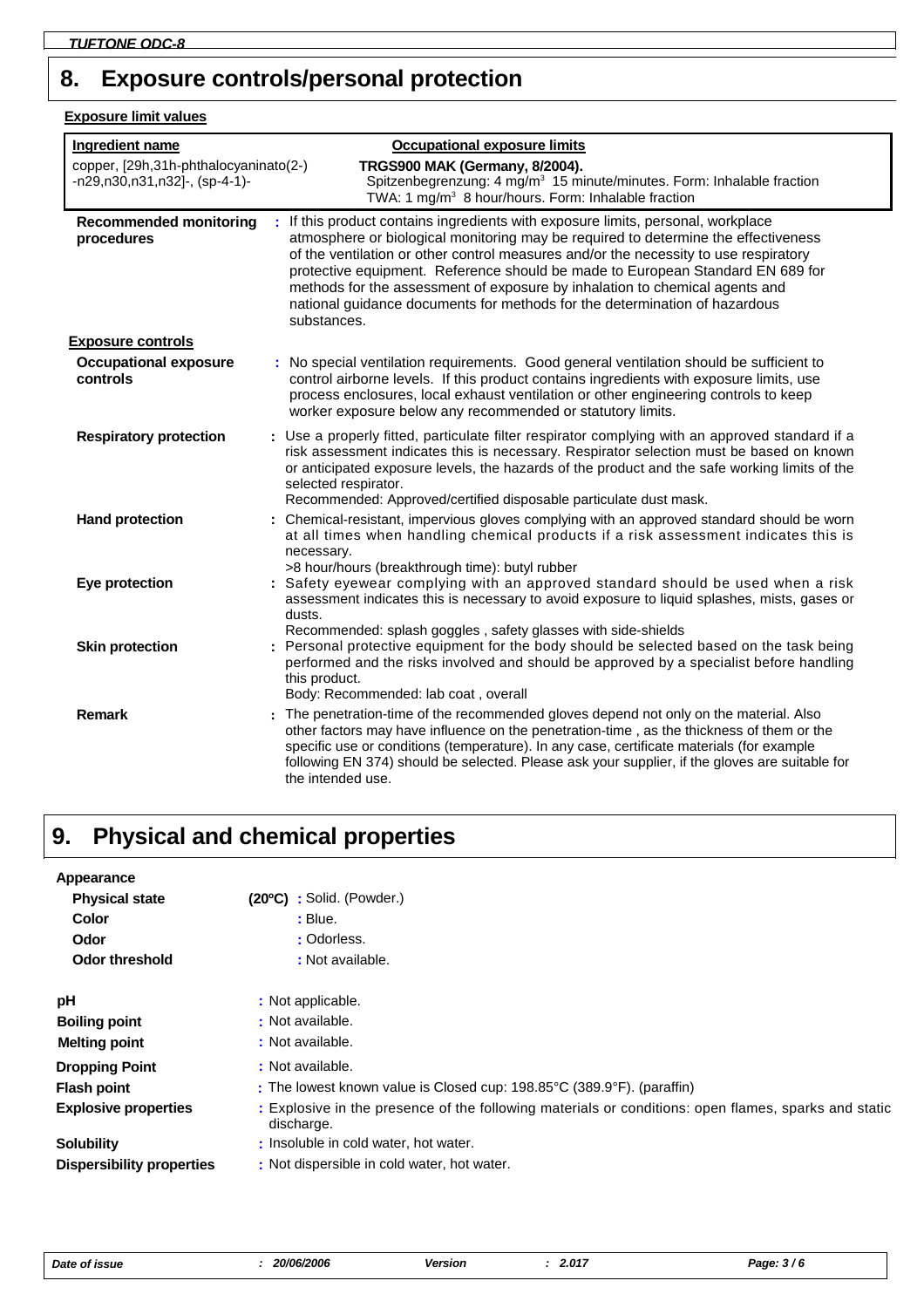# **10. Stability and reactivity**

| <b>Stability</b>                    | : The product is stable.                                       |
|-------------------------------------|----------------------------------------------------------------|
| Hazardous decomposition<br>products | : These products are halogenated compounds, hydrogen chloride. |
| <b>Other information</b>            |                                                                |

## **11. Toxicological information**

#### **Potential acute health effects**

| <b>Inhalation</b>     |      | : No known significant effects or critical hazards. |       |                |
|-----------------------|------|-----------------------------------------------------|-------|----------------|
| Ingestion             |      | : No known significant effects or critical hazards. |       |                |
| <b>Skin contact</b>   |      | : No known significant effects or critical hazards. |       |                |
| Eye contact           |      | : No known significant effects or critical hazards. |       |                |
| <b>Acute toxicity</b> |      |                                                     |       |                |
| Ingredient name       | Test | <b>Result</b>                                       | Route | <b>Species</b> |
| Proprietary mixture.  | LD50 | >2000 mg/kg                                         | Oral  | Rat            |

**Additional information :**

#### **Potential chronic health effects**

| Ingredient name                        | Carcinogenic<br>effects                                                                                    | <b>Mutagenic effects</b> | <b>Developmental</b><br>toxicity | <b>Impairs fertility</b>                                                                        |  |
|----------------------------------------|------------------------------------------------------------------------------------------------------------|--------------------------|----------------------------------|-------------------------------------------------------------------------------------------------|--|
| Carcinogenicity<br><b>Mutagenicity</b> | : No known significant effects or critical hazards.<br>: No known significant effects or critical hazards. |                          |                                  |                                                                                                 |  |
| <b>Reproductive toxicity</b>           | : No known significant effects or critical hazards.                                                        |                          |                                  |                                                                                                 |  |
| <b>Other information</b>               | : May cause mechanical irritation (CARNAUBA WAX)                                                           |                          |                                  |                                                                                                 |  |
| Over-exposure signs/symptoms           |                                                                                                            |                          |                                  |                                                                                                 |  |
| <b>Inhalation</b>                      | : No known significant effects or critical hazards.                                                        |                          |                                  |                                                                                                 |  |
| Ingestion                              | : No known significant effects or critical hazards.                                                        |                          |                                  |                                                                                                 |  |
| <b>Skin</b>                            | : No known significant effects or critical hazards.                                                        |                          |                                  |                                                                                                 |  |
| <b>Target organs</b>                   | eye, lens or cornea.                                                                                       |                          |                                  | : Contains material which causes damage to the following organs: upper respiratory tract, skin, |  |

# **12. Ecological information**

#### **Other ecological information**

**Other adverse effects** : No known significant effects or critical hazards.

# **13. Disposal considerations**

| <b>Methods of disposal</b>        | : The generation of waste should be avoided or minimized wherever possible. Avoid<br>dispersal of spilled material and runoff and contact with soil, waterways, drains and sewers.<br>Disposal of this product, solutions and any by-products should at all times comply with the<br>requirements of environmental protection and waste disposal legislation and any regional<br>local authority requirements. |
|-----------------------------------|----------------------------------------------------------------------------------------------------------------------------------------------------------------------------------------------------------------------------------------------------------------------------------------------------------------------------------------------------------------------------------------------------------------|
| European waste cataloque<br>(EWC) |                                                                                                                                                                                                                                                                                                                                                                                                                |
| Hazardous waste                   | : Within the present knowledge of the supplier, this product is not regarded as hazardous<br>waste, as defined by EU Directive 91/689/EEC.                                                                                                                                                                                                                                                                     |
| Remark                            | : In case a EWC-No. is assigned this depends on the intended use of the product. Please<br>choose together with your waste disposer the correct EWC-No.                                                                                                                                                                                                                                                        |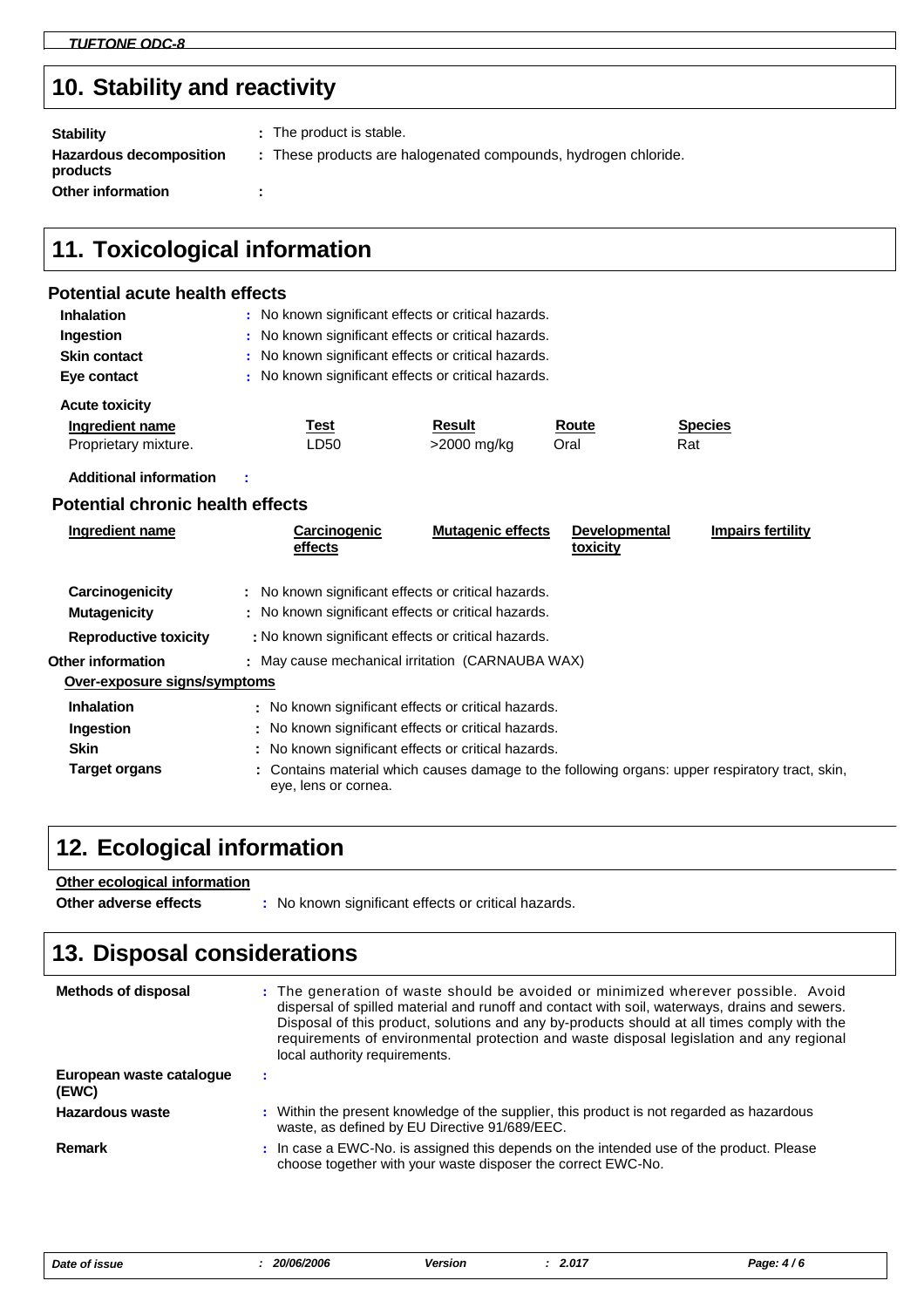# **14. Transport information**

#### **International transport regulations**

| <b>Regulatory</b><br>information | <b>UN</b><br>number      | <b>Proper shipping</b><br>name | <b>Class</b> | Packing<br>group | Label | <b>Additional information</b>                   |
|----------------------------------|--------------------------|--------------------------------|--------------|------------------|-------|-------------------------------------------------|
| <b>ADR/RID</b><br><b>Class</b>   | <b>Not</b><br>regulated. |                                |              |                  |       | <b>ADR/RID</b><br><b>Classification</b><br>Code |
| <b>ADNR Class</b>                | <b>Not</b><br>regulated. |                                |              |                  |       |                                                 |
| <b>IMDG Class</b>                | Not<br>regulated.        |                                |              |                  |       |                                                 |
| <b>IATA Class</b>                | Not<br>regulated.        |                                |              |                  |       |                                                 |

## **15. Regulatory information**

### **EU regulations**

| Hazard symbol/symbols |                                                                                                                                                                                      |
|-----------------------|--------------------------------------------------------------------------------------------------------------------------------------------------------------------------------------|
| <b>Risk phrases</b>   | : This product is not classified according to EU legislation.                                                                                                                        |
| <b>Safety phrases</b> | : Not applicable.                                                                                                                                                                    |
| <b>Contains</b>       |                                                                                                                                                                                      |
| <b>Product use</b>    | : Classification and labeling have been performed according to EU Directives 67/548/EEC and<br>1999/45/EC (including amendments) and the intended use.<br>- Industrial applications. |

#### **Other EU regulati**

| <b>Other EU requiations</b>                                                                                           |                                                                 |
|-----------------------------------------------------------------------------------------------------------------------|-----------------------------------------------------------------|
| <b>Additional warning</b><br>phrases                                                                                  | : Safety Data Sheet available for professional user on request. |
| <b>EU</b> statistical<br>classification (Tariff<br>Code)                                                              | ÷                                                               |
| Germany                                                                                                               |                                                                 |
| <b>Employment restrictions</b><br>in accordance with<br>section 15b of the<br><b>Hazardous Substance</b><br>Ordinance | : Not available.                                                |
| <b>Hazardous incident</b><br>ordinance                                                                                | : Not available.                                                |

#### **Hazard class for water :**

# **16. Other information**

#### **History Indicates information that has changed from previously issued version.**

| <b>Product code</b>    | : 264272                 |  |
|------------------------|--------------------------|--|
| Date of printing       | : 20/06/2006             |  |
| Date of issue          | : 20/06/2006             |  |
| Date of previous issue | : No previous validation |  |
| <b>Version</b>         | : 2.017                  |  |
|                        |                          |  |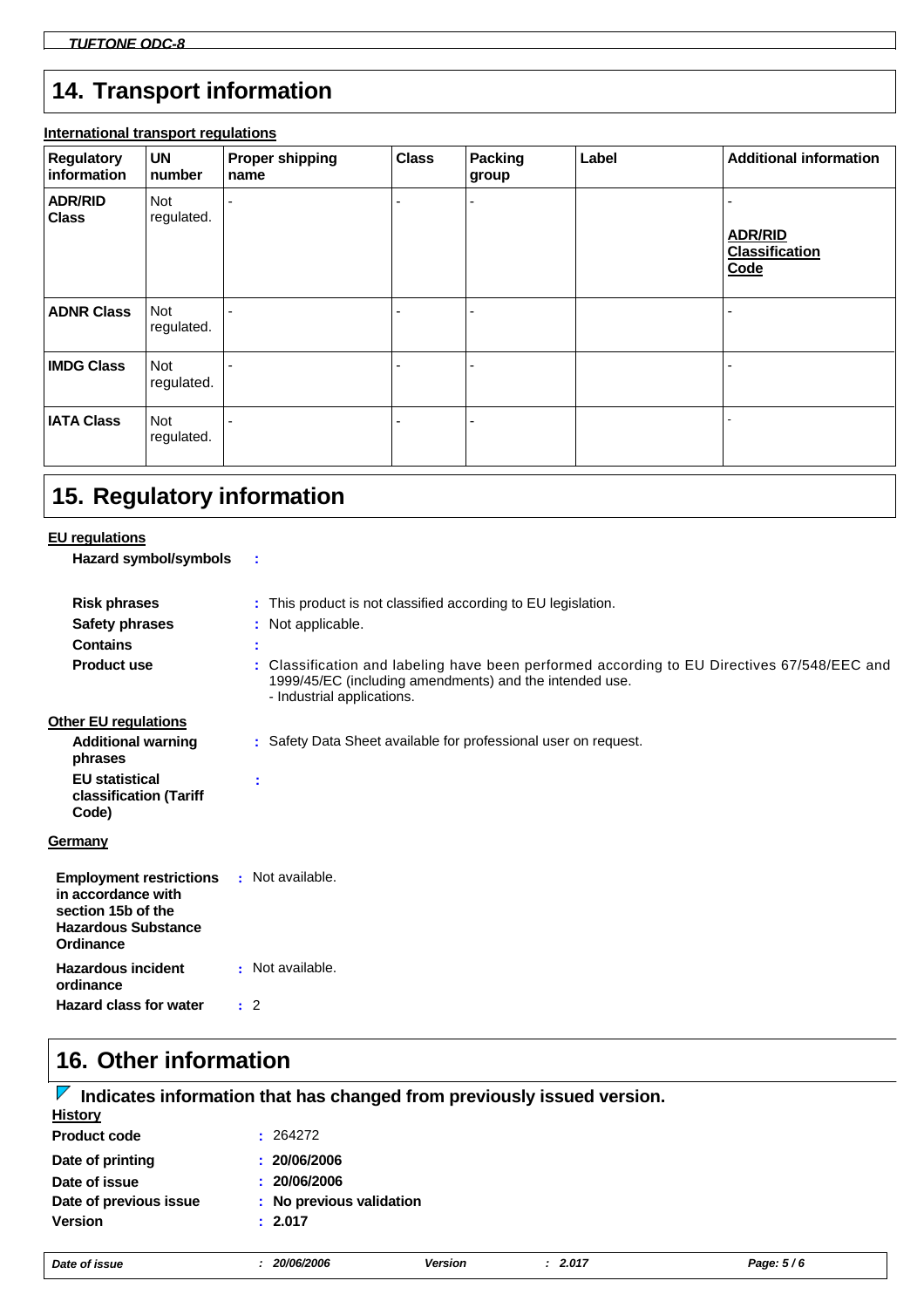#### *TUFTONE ODC-8*

#### **Form : KCE SDS VER 3.3.1**

**Notice to reader Validated by mgalobardes on 20/06/2006.**

*To the best of our knowledge, the information contained herein is accurate. However, neither the above-named supplier, nor any of its subsidiaries, assumes any liability whatsoever for the accuracy or completeness of the information contained herein.*

*Final determination of suitability of any material is the sole responsibility of the user. All materials may present unknown hazards and should be used with caution. Although certain hazards are described herein, we cannot guarantee that these are the only hazards that exist.*

| <b>Version</b><br>. | 2.017 |  | Page: 6 $\prime$ . |
|---------------------|-------|--|--------------------|
|                     |       |  |                    |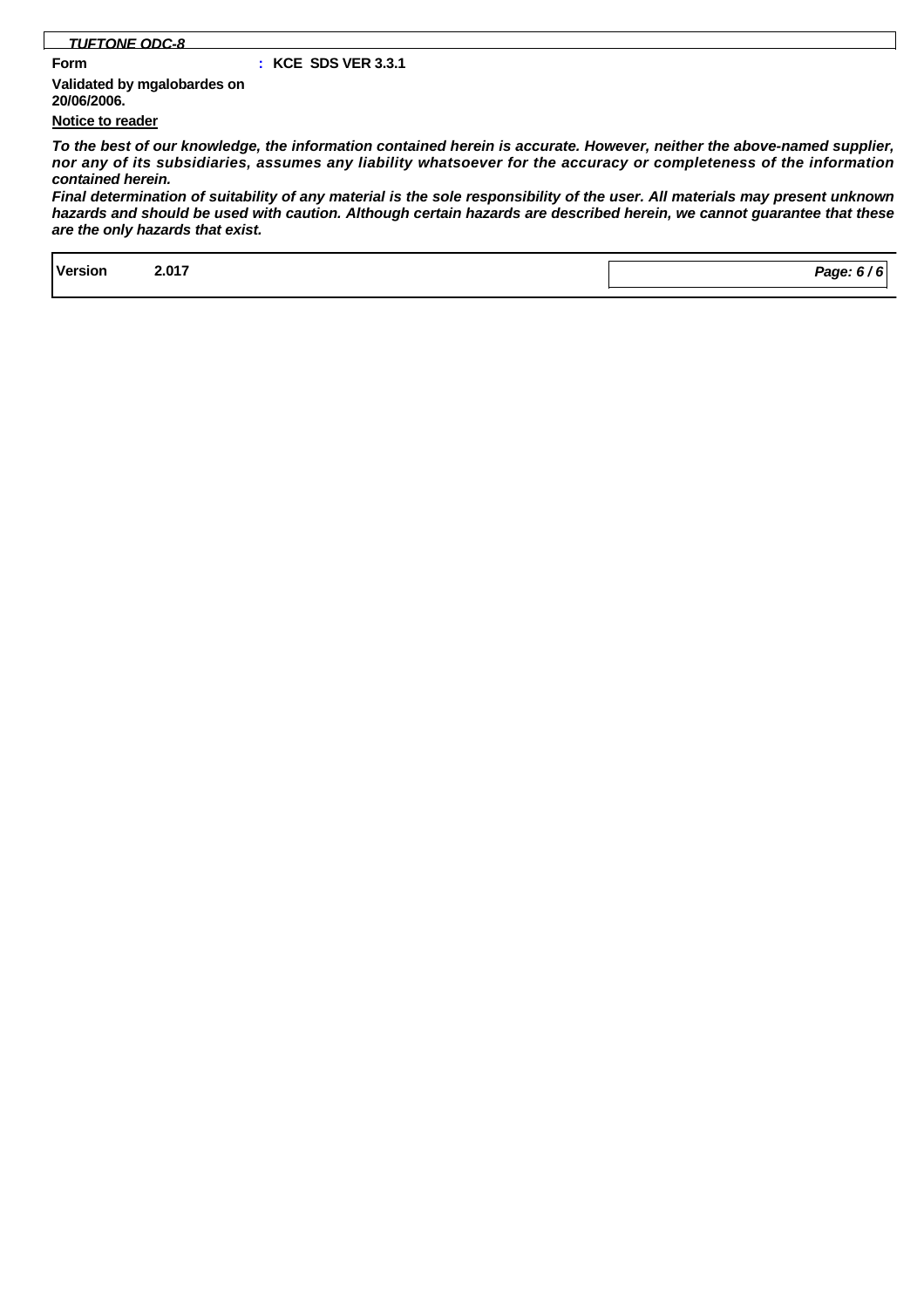# Oki Data Corporation

#### **SAFETY DATA SHEET**

**Conforms to EU Directive 91/155/EEC, as amended by 2001/58/EC**

### **TUFTONE ODM-9**

#### **Identification of the substance/preparation and of the company/undertaking 1.**

| <b>Product name</b>          |              | : TUFTONE ODM-9                                                                                                            |
|------------------------------|--------------|----------------------------------------------------------------------------------------------------------------------------|
| Code                         |              | : KJ10557101<br>/1.01                                                                                                      |
| <b>Chemical product name</b> |              | : Proprietary mixture.                                                                                                     |
| <b>Manufacturer</b>          |              | : Oki Data Corporation<br>4-11-22, Shibaura, Minato-ku, TOKYO, 108-8551 JAPAN<br>Tel. +81-3-5445-6106. Fax +81-3-5445-6177 |
| <b>Supplier</b>              |              | : Oki (Europe) Ltd.<br>1 Oki Way, Wardpark, Cumbernauld G68 0FQ, SCOTLAND, UK<br>Tel. +44(0) 1236 502502                   |
| Emergency telephone number   | $\mathbf{r}$ | Tel. +44(0) 1236 502502                                                                                                    |

**Material uses :** Not available.

### **2. Composition/information on ingredients**

**Substance/preparation :** Preparation

**Within the present knowledge of the supplier, this product does not contain any hazardous ingredients, in accordance with EU or national regulations.**

### **3. Hazards identification**

The preparation is not classified as dangerous according to Directive 1999/45/EC and its amendments.

**Classification :** Not classified.

**See section 11 for more detailed information on health effects and symptoms.**

### **4. First aid measures**

| <b>First aid measures</b> |                                                                                                                                                                                                                                                                                                                                                                                                                                                                                                                                        |
|---------------------------|----------------------------------------------------------------------------------------------------------------------------------------------------------------------------------------------------------------------------------------------------------------------------------------------------------------------------------------------------------------------------------------------------------------------------------------------------------------------------------------------------------------------------------------|
| <b>Inhalation</b>         | : Move exposed person to fresh air. Keep person warm and at rest. If not breathing, if<br>breathing is irregular or if respiratory arrest occurs, provide artificial respiration or oxygen by<br>trained personnel. It may be dangerous to the person providing aid to give mouth-to-mouth<br>resuscitation. Get medical attention if symptoms occur. If unconscious, place in recovery<br>position and get medical attention immediately. Maintain an open airway. Loosen tight<br>clothing such as a collar, tie, belt or waistband. |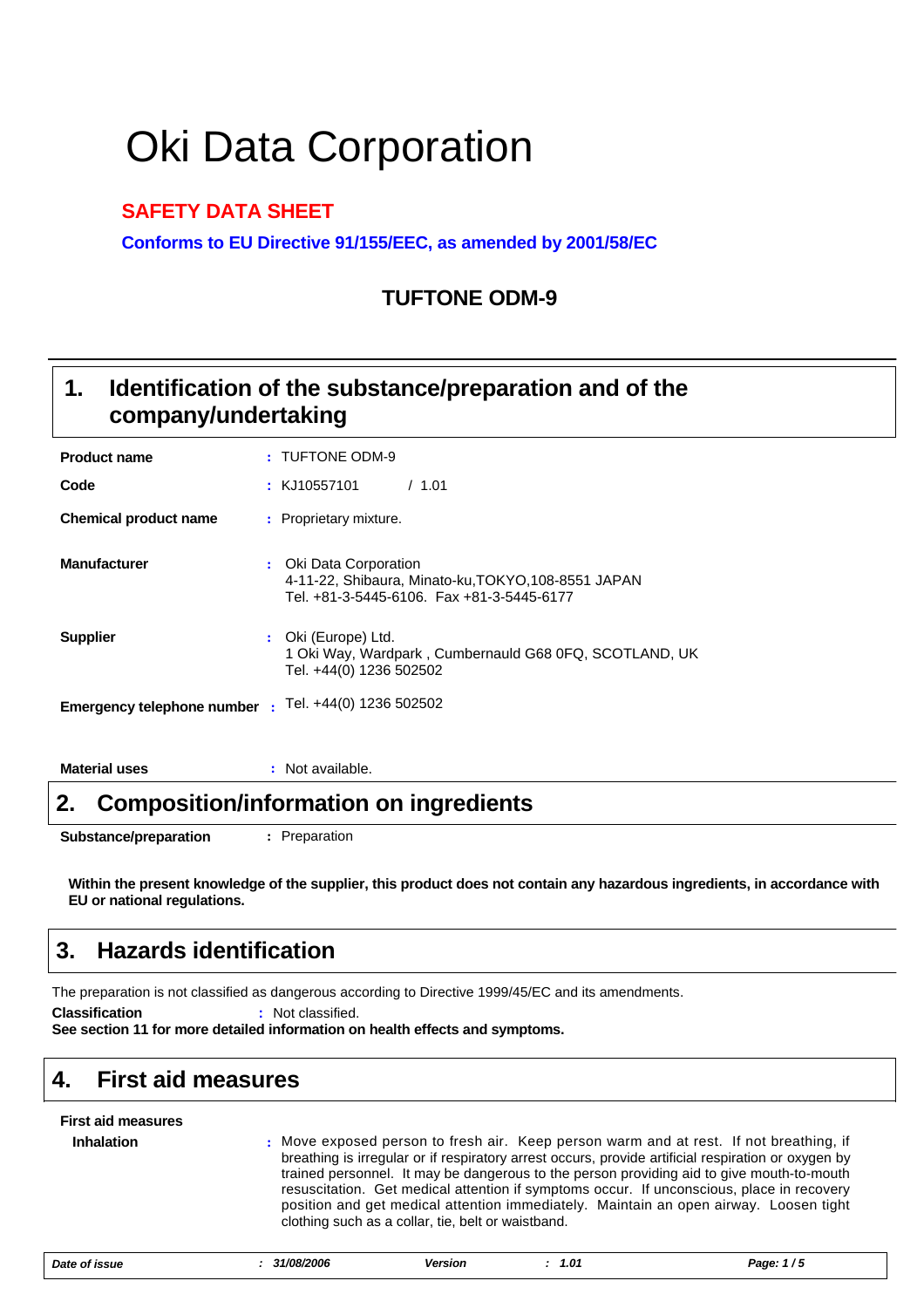| <b>TUFTONE ODM-9</b>              |                                                                                                                                                                                                                                                                                                                                                                                                                                                                                                                                                                                                                                                                                                                                                                        |
|-----------------------------------|------------------------------------------------------------------------------------------------------------------------------------------------------------------------------------------------------------------------------------------------------------------------------------------------------------------------------------------------------------------------------------------------------------------------------------------------------------------------------------------------------------------------------------------------------------------------------------------------------------------------------------------------------------------------------------------------------------------------------------------------------------------------|
| Ingestion                         | : Wash out mouth with water. Remove dentures if any. Move exposed person to fresh air.<br>Keep person warm and at rest. If material has been swallowed and the exposed person is<br>conscious, give small quantities of water to drink. Stop if the exposed person feels sick as<br>vomiting may be dangerous. Do not induce vomiting unless directed to do so by medical<br>personnel. If vomiting occurs, the head should be kept low so that vomit does not enter the<br>lungs. Get medical attention if symptoms occur. Never give anything by mouth to an<br>unconscious person. If unconscious, place in recovery position and get medical attention<br>immediately. Maintain an open airway. Loosen tight clothing such as a collar, tie, belt or<br>waistband. |
| <b>Skin contact</b>               | : Flush contaminated skin with plenty of water. Remove contaminated clothing and shoes.<br>Get medical attention if symptoms occur. Wash clothing before reuse. Clean shoes<br>thoroughly before reuse.                                                                                                                                                                                                                                                                                                                                                                                                                                                                                                                                                                |
| Eye contact                       | : Immediately flush eyes with plenty of water for at least 15 minutes, occasionally lifting the<br>upper and lower eyelids. Check for and remove any contact lenses. Get medical attention if<br>irritation occurs.                                                                                                                                                                                                                                                                                                                                                                                                                                                                                                                                                    |
| <b>Protection of first-aiders</b> | : No action shall be taken involving any personal risk or without suitable training.                                                                                                                                                                                                                                                                                                                                                                                                                                                                                                                                                                                                                                                                                   |
|                                   | See section 11 for more detailed information on health effects and symptoms.                                                                                                                                                                                                                                                                                                                                                                                                                                                                                                                                                                                                                                                                                           |

# **5. Fire-fighting measures**

| Extinguishing media                                      |                                                                                                                                                                                                               |
|----------------------------------------------------------|---------------------------------------------------------------------------------------------------------------------------------------------------------------------------------------------------------------|
| <b>Suitable</b>                                          | : Use an extinguishing agent suitable for the surrounding fire.                                                                                                                                               |
| Not suitable                                             | : None known.                                                                                                                                                                                                 |
| Special exposure hazards                                 | : No specific hazard.                                                                                                                                                                                         |
|                                                          | Not available.                                                                                                                                                                                                |
| <b>Hazardous thermal</b><br>decomposition products       | : These products are carbon oxides (CO, CO <sub>2</sub> ), nitrogen oxides (NO, NO <sub>2</sub> etc.), sulfur<br>oxides $(SO2, SO3 etc.),$ halogenated compounds, hydrogen chloride. Some metallic<br>oxides. |
| <b>Special protective</b><br>equipment for fire-fighters | : Fire-fighters should wear appropriate protective equipment and self-contained<br>breathing apparatus (SCBA) with a full face-piece operated in positive pressure<br>mode.                                   |

## **6. Accidental release measures**

| <b>Personal precautions</b>                              | Immediately contact emergency personnel. Keep unnecessary personnel away. Use<br>suitable protective equipment.                                                                                                             |
|----------------------------------------------------------|-----------------------------------------------------------------------------------------------------------------------------------------------------------------------------------------------------------------------------|
| <b>Environmental precautions</b><br>and clean-up methods | Avoid dispersal of spilled material and runoff and contact with soil, waterways, drains and<br>sewers.                                                                                                                      |
|                                                          | If emergency personnel are unavailable, vacuum or carefully scoop up spilled material and<br>place in an appropriate container for disposal by incineration. Avoid creating dusty<br>conditions and prevent wind dispersal. |
|                                                          |                                                                                                                                                                                                                             |

**Note: see section 8 for personal protective equipment and section 13 for waste disposal.**

### **7. Handling and storage**

| <b>Handling</b><br><b>Storage</b> | : Wash thoroughly after handling.<br>: Keep container tightly closed. Keep container in a cool, well-ventilated area. |
|-----------------------------------|-----------------------------------------------------------------------------------------------------------------------|
| <b>Packaging materials</b>        |                                                                                                                       |
| Recommended                       | : Use original container.                                                                                             |
| Germany - Storage code            | : Not available.                                                                                                      |

# **8. Exposure controls/personal protection**

| <b>Recommended monitoring</b><br>procedures | : If this product contains ingredients with exposure limits, personal, workplace<br>atmosphere or biological monitoring may be required to determine the effectiveness<br>of the ventilation or other control measures and/or the necessity to use respiratory<br>protective equipment. Reference should be made to European Standard EN 689 for<br>methods for the assessment of exposure by inhalation to chemical agents and<br>national quidance documents for methods for the determination of hazardous<br>substances. |
|---------------------------------------------|------------------------------------------------------------------------------------------------------------------------------------------------------------------------------------------------------------------------------------------------------------------------------------------------------------------------------------------------------------------------------------------------------------------------------------------------------------------------------------------------------------------------------|
| <b>Exposure controls</b>                    |                                                                                                                                                                                                                                                                                                                                                                                                                                                                                                                              |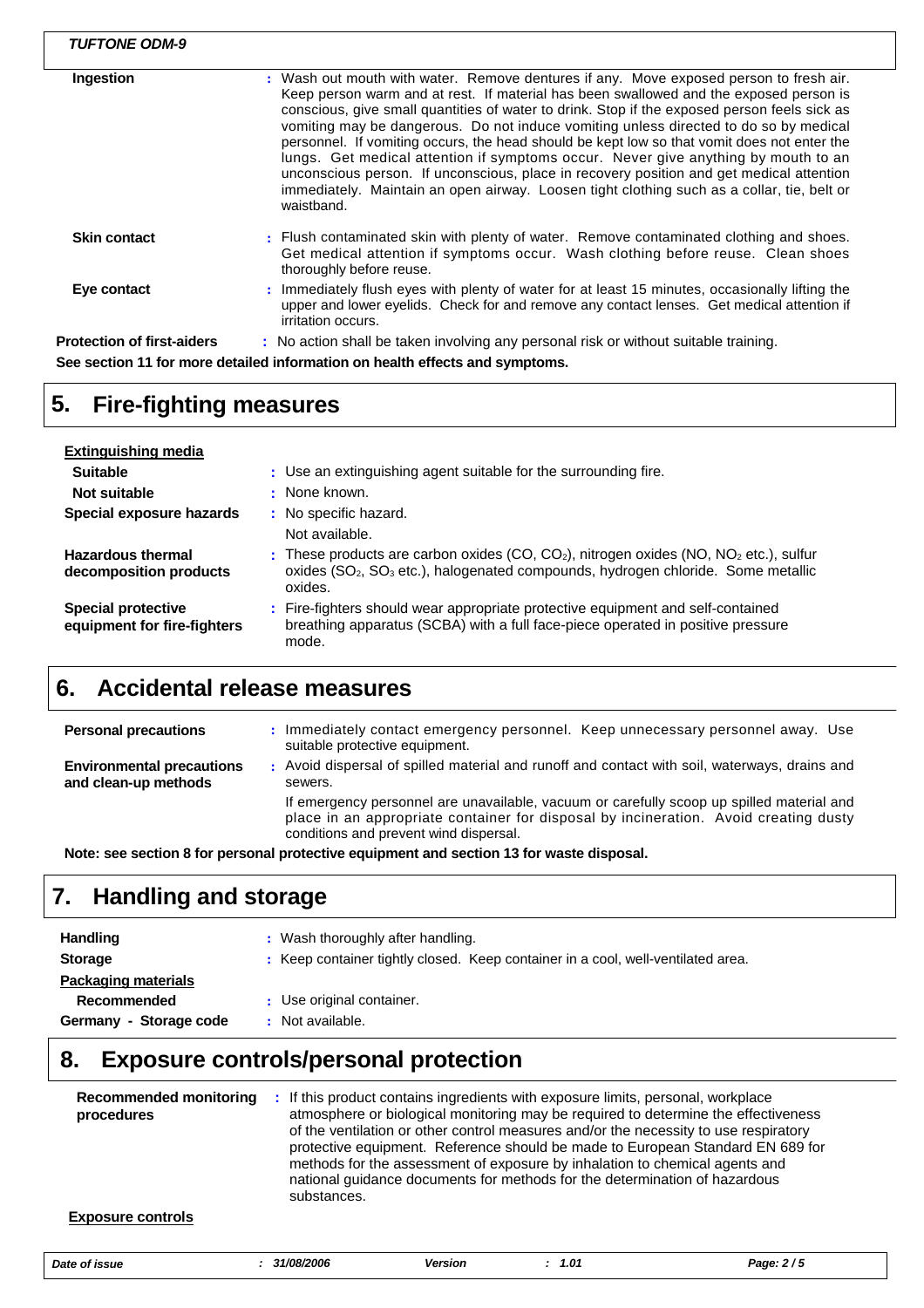| <b>TUFTONE ODM-9</b>                     |                                                                                                                                                                                                                                                                                                                                                                                                         |
|------------------------------------------|---------------------------------------------------------------------------------------------------------------------------------------------------------------------------------------------------------------------------------------------------------------------------------------------------------------------------------------------------------------------------------------------------------|
| <b>Occupational exposure</b><br>controls | : No special ventilation requirements. Good general ventilation should be sufficient to<br>control airborne levels. If this product contains ingredients with exposure limits, use<br>process enclosures, local exhaust ventilation or other engineering controls to keep<br>worker exposure below any recommended or statutory limits.                                                                 |
| <b>Respiratory protection</b>            | : Use a properly fitted, particulate filter respirator complying with an approved standard if a<br>risk assessment indicates this is necessary. Respirator selection must be based on known<br>or anticipated exposure levels, the hazards of the product and the safe working limits of the<br>selected respirator.                                                                                    |
| <b>Hand protection</b>                   | : Chemical-resistant, impervious gloves complying with an approved standard should be worn<br>at all times when handling chemical products if a risk assessment indicates this is<br>necessary.                                                                                                                                                                                                         |
| Eye protection                           | : Safety eyewear complying with an approved standard should be used when a risk<br>assessment indicates this is necessary to avoid exposure to liquid splashes, mists, gases or<br>dusts.<br>Recommended: splash goggles, safety glasses with side-shields                                                                                                                                              |
| <b>Skin protection</b>                   | : Personal protective equipment for the body should be selected based on the task being<br>performed and the risks involved and should be approved by a specialist before handling<br>this product.<br>Body: Recommended: overall, lab coat                                                                                                                                                             |
| <b>Remark</b>                            | : The penetration-time of the recommended gloves depend not only on the material. Also<br>other factors may have influence on the penetration-time, as the thickness of them or the<br>specific use or conditions (temperature). In any case, certificate materials (for example<br>following EN 374) should be selected. Please ask your supplier, if the gloves are suitable for<br>the intended use. |

#### **Physical and chemical properties 9.**

| Appearance                       |                                                                                                                    |
|----------------------------------|--------------------------------------------------------------------------------------------------------------------|
| <b>Physical state</b>            | (20°C) : Solid. (Powder.)                                                                                          |
| Color                            | : Red.                                                                                                             |
| Odor                             | : Odorless.                                                                                                        |
| <b>Odor threshold</b>            | : Not available.                                                                                                   |
| рH                               | : Not applicable.                                                                                                  |
| <b>Boiling point</b>             | : Not available.                                                                                                   |
| <b>Melting point</b>             | : Not available.                                                                                                   |
| <b>Dropping Point</b>            | : Not available.                                                                                                   |
| <b>Flash point</b>               | : The lowest known value is Closed cup: 198.85°C (389.9°F). (paraffin)                                             |
| <b>Explosive properties</b>      | : Explosive in the presence of the following materials or conditions: open flames, sparks and static<br>discharge. |
| <b>Density</b>                   | : 1.2 g/cm3 $(20 °C)$                                                                                              |
| <b>Solubility</b>                | : Insoluble in cold water, hot water.                                                                              |
| <b>Dispersibility properties</b> | : Not dispersible in cold water, hot water.                                                                        |

# **10. Stability and reactivity**

| <b>Stability</b>                           | : The product is stable.                                                      |
|--------------------------------------------|-------------------------------------------------------------------------------|
| <b>Materials to avoid</b>                  | : Reactive or incompatible with the following materials: oxidizing materials. |
| <b>Hazardous decomposition</b><br>products | : These products are halogenated compounds, hydrogen chloride.                |
| Other information                          |                                                                               |

# **11. Toxicological information**

#### **Potential acute health effects**

| Date of issue       | 31/08/2006 | <b>Version</b><br>: 1.01                            | Page: 3/5 |
|---------------------|------------|-----------------------------------------------------|-----------|
| Eye contact         |            | : No known significant effects or critical hazards. |           |
| <b>Skin contact</b> |            | : No known significant effects or critical hazards. | OECD 404  |
| Ingestion           |            | : No known significant effects or critical hazards. |           |
| <b>Inhalation</b>   |            | : No known significant effects or critical hazards. |           |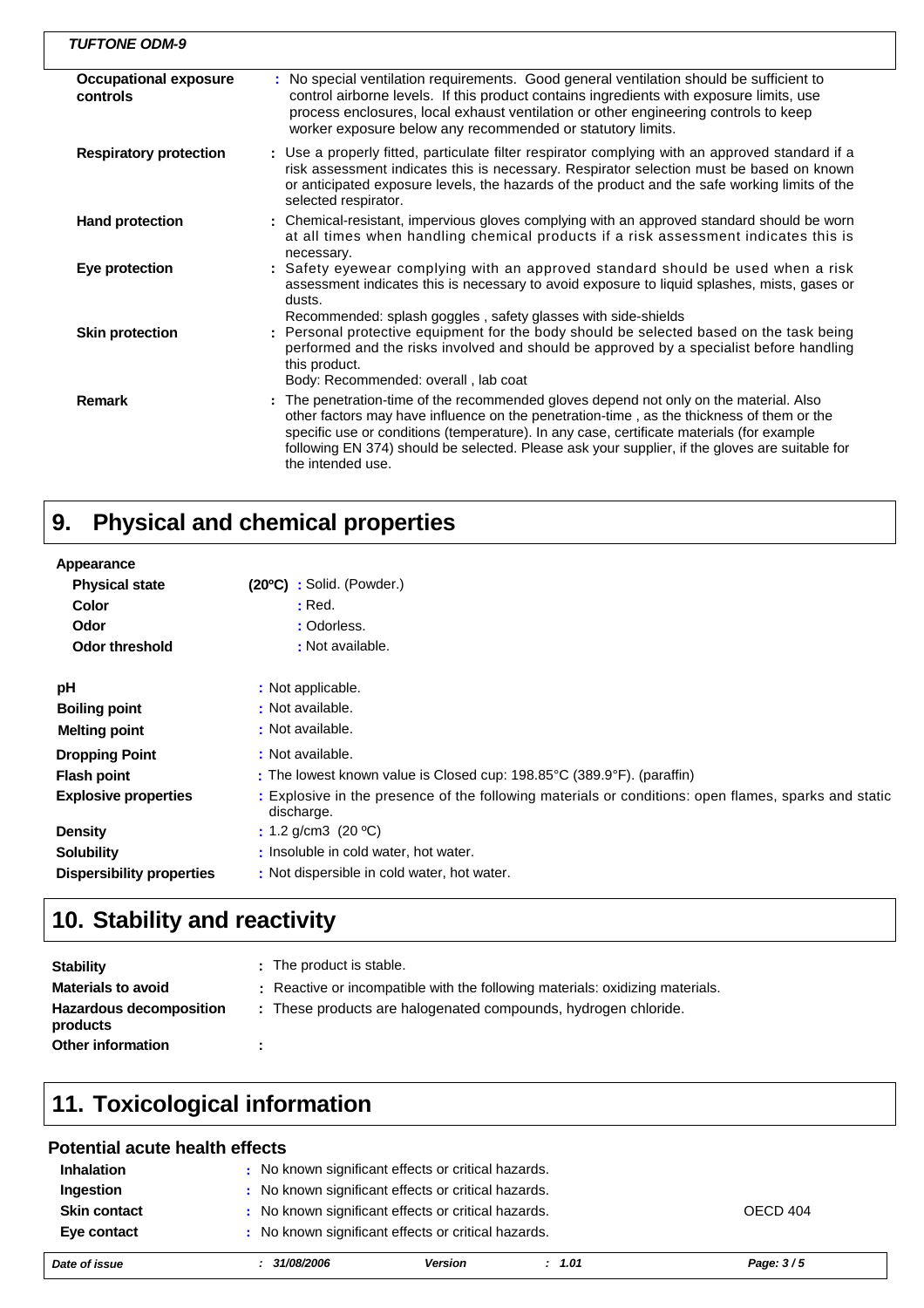| <b>TUFTONE ODM-9</b>                                                  |                                                                                                                                                                                       |                              |                                         |                                                                                               |  |
|-----------------------------------------------------------------------|---------------------------------------------------------------------------------------------------------------------------------------------------------------------------------------|------------------------------|-----------------------------------------|-----------------------------------------------------------------------------------------------|--|
| <b>Acute toxicity</b><br>Ingredient name<br>Proprietary mixture.      | Test<br>LD <sub>50</sub>                                                                                                                                                              | <b>Result</b><br>>2000 mg/kg | Route<br>Oral                           | <b>Species</b><br>Rat                                                                         |  |
| <b>Additional information</b>                                         |                                                                                                                                                                                       |                              |                                         |                                                                                               |  |
| <b>Potential chronic health effects</b>                               |                                                                                                                                                                                       |                              |                                         |                                                                                               |  |
| Ingredient name                                                       | Carcinogenic<br>effects                                                                                                                                                               | <b>Mutagenic effects</b>     | <b>Developmental</b><br><b>toxicity</b> | Impairs fertility                                                                             |  |
| Carcinogenicity<br><b>Mutagenicity</b>                                | : No known significant effects or critical hazards.<br>: No known significant effects or critical hazards.                                                                            |                              |                                         |                                                                                               |  |
| <b>Reproductive toxicity</b>                                          | : No known significant effects or critical hazards.                                                                                                                                   |                              |                                         |                                                                                               |  |
| <b>Other information</b><br>Over-exposure signs/symptoms              | : May cause mechanical irritation (CARNAUBA WAX)                                                                                                                                      |                              |                                         |                                                                                               |  |
| <b>Inhalation</b><br>Ingestion<br><b>Skin</b><br><b>Target organs</b> | : No known significant effects or critical hazards.<br>No known significant effects or critical hazards.<br>No known significant effects or critical hazards.<br>eye, lens or cornea. |                              |                                         | Contains material which causes damage to the following organs: upper respiratory tract, skin, |  |

# **12. Ecological information**

### **Other ecological information**

**Other adverse effects** : No known significant effects or critical hazards.

# **13. Disposal considerations**

| <b>Methods of disposal</b>        | : The generation of waste should be avoided or minimized wherever possible. Avoid<br>dispersal of spilled material and runoff and contact with soil, waterways, drains and sewers.<br>Disposal of this product, solutions and any by-products should at all times comply with the<br>requirements of environmental protection and waste disposal legislation and any regional<br>local authority requirements. |
|-----------------------------------|----------------------------------------------------------------------------------------------------------------------------------------------------------------------------------------------------------------------------------------------------------------------------------------------------------------------------------------------------------------------------------------------------------------|
| European waste cataloque<br>(EWC) |                                                                                                                                                                                                                                                                                                                                                                                                                |
| Hazardous waste                   | : Within the present knowledge of the supplier, this product is not regarded as hazardous<br>waste, as defined by EU Directive 91/689/EEC.                                                                                                                                                                                                                                                                     |
| <b>Remark</b>                     | : In case a EWC-No. is assigned this depends on the intended use of the product. Please<br>choose together with your waste disposer the correct EWC-No.                                                                                                                                                                                                                                                        |

# **14. Transport information**

#### **International transport regulations**

| <b>Regulatory</b><br>information | <b>UN</b><br>number      | <b>Proper shipping</b><br>name | <b>Class</b>   | Packing<br>group | Label  | <b>Additional information</b>                   |
|----------------------------------|--------------------------|--------------------------------|----------------|------------------|--------|-------------------------------------------------|
| <b>ADR/RID</b><br><b>Class</b>   | <b>Not</b><br>regulated. |                                |                |                  |        | <b>ADR/RID</b><br><b>Classification</b><br>Code |
| <b>ADNR Class</b>                | Not<br>regulated.        |                                |                |                  |        |                                                 |
| <b>IMDG Class</b>                | <b>Not</b><br>regulated. |                                |                |                  |        |                                                 |
|                                  |                          |                                |                |                  |        |                                                 |
| Date of issue                    |                          | : 31/08/2006                   | <b>Version</b> |                  | : 1.01 | Page: 4/5                                       |